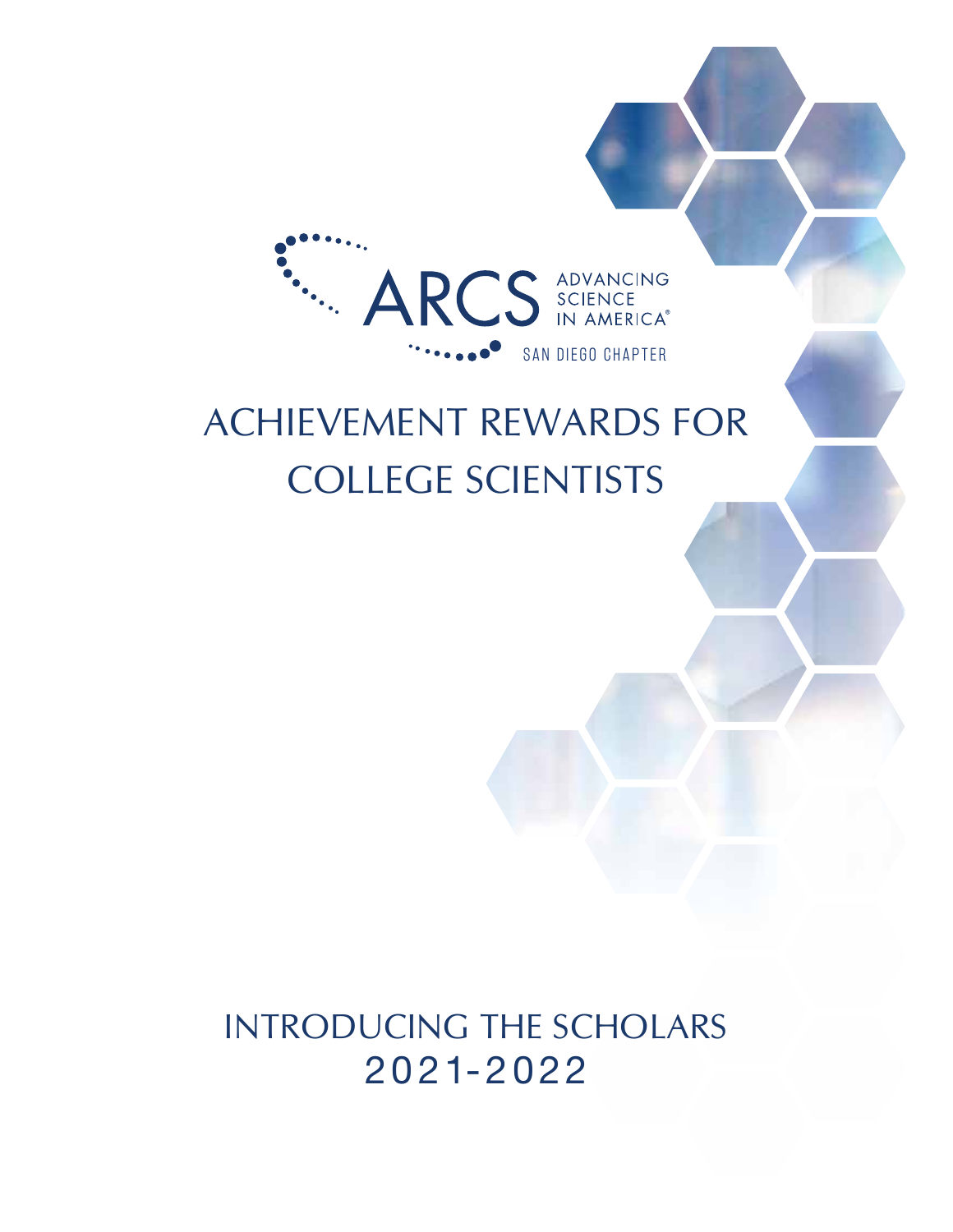

# Achievement REWARDS FoR college scientists sAn diego chAPteR

san-diego.arcsfoundation.org

# ARcs® mission

ARCS® Foundation, Inc. advances science and technology in the United States by providing fnancial awards to academically outstanding U.S. citizens studying to complete degrees in science, engineering and medical research.

#### WHO WF ARF

October 4, 1957 was a game-changer. On that date, Russia launched Sputnik, a 183-pound spaceship, roughly the size of a beach ball, into space. This surprise launch shocked the United States and forced it to rethink its place as the technological leader of the world. It also ushered in the Space Age and the Cold War. The Russian action touched all areas of America, including politics, patriotism, science, the military, and education. In response, the U.S. undertook an unprecedented push to educate Americans in science and math.

As part of that initiative, a group of women in Los Angeles saw the opportunity to make a difference by creating a partnership between science and society. Their goal was to re-establish and re-energize the technological superiority of the United States. They started the frst ARCS Foundation chapter in September 1958. ARCS (Achievement Rewards for College Scientists) is a nationally recognized nonproft organization founded and administered by women who support American leadership and aid advancement in science and technology, now comprised of 15 chapters across the nation.

In 1985, four San Diego women established ARCS Foundation San Diego: Karen Bowden, Karon Luce, Barbara McColl, and Pattie Wellborn. Thirty-seven years later, ARCS San Diego has provided over \$11 million in fnancial awards to the brightest STEM scholars at four local academic institutions. By investing in these scholars, we are securing a better future for America and the world.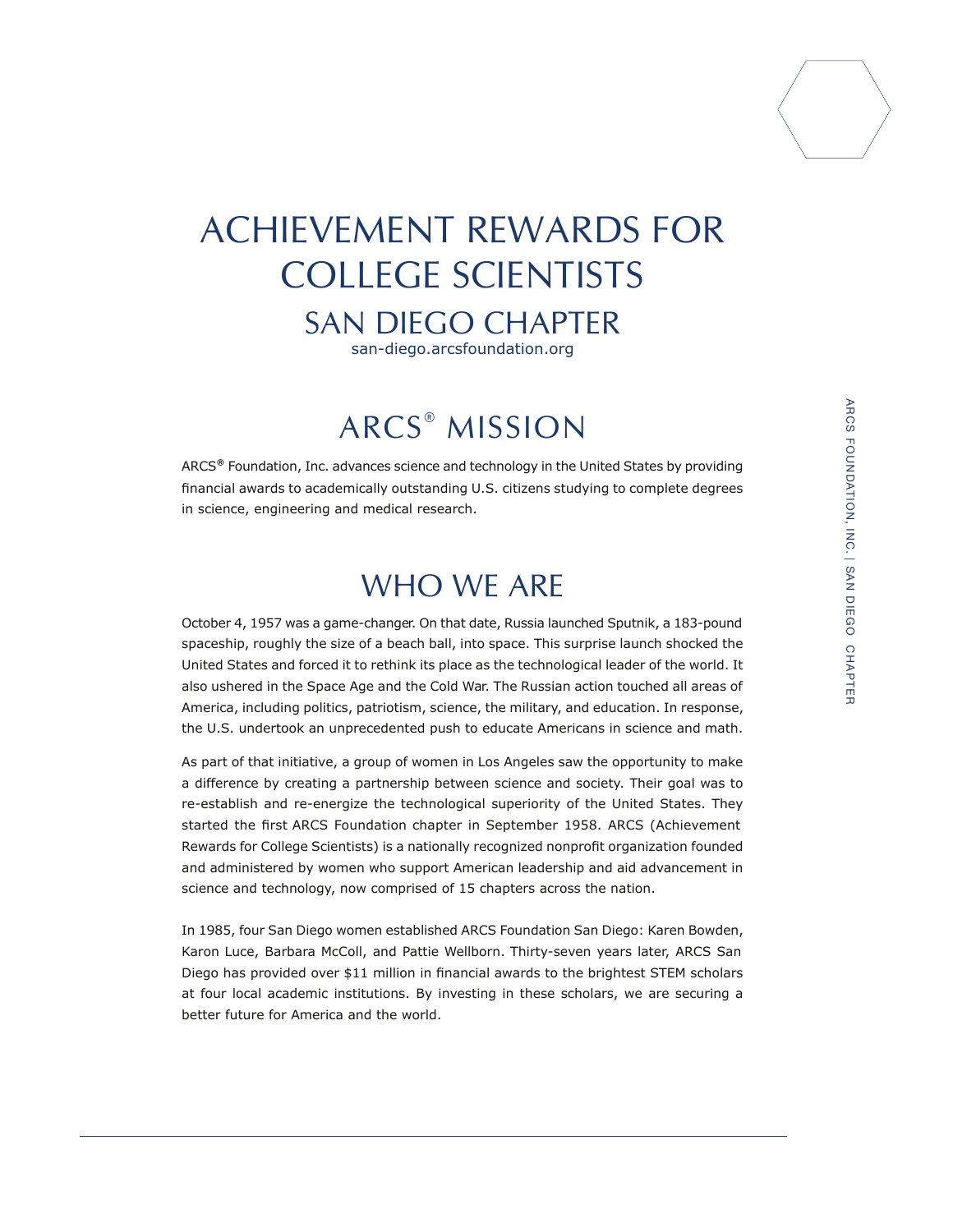

# BOARD OF DIRECTORS

President Holly Heaton President Elect Kathe Albrecht Vice Presidents Administration Sharon Arbelaez Fund Development Rachel Collins Marketing & Communications Ingrid Benirschke-Perkins Meetings & Social Events Margaret Dudas Membership Deborah Mandabach University Relations Patricia Judd Scholar Alumni Relations Suzanne Dixon Recording Secretary Janet Hubka Parliamentarian Robin Luby Member-at-Large Toby Eisenberg Member-at-Large Helga Moore

Finance **Marla Shepard, Anne Morris** 

# UNIVERSITY RELATIONS COMMITTEE LIAISONS

San Diego State University Kristin Boyd Scripps Research Tamia Strachan

University of California San Diego Lois Kenneally University of San Diego Catherina Madani Editor, Scholars' Profles Project Janet Roemer

Ellen Moxham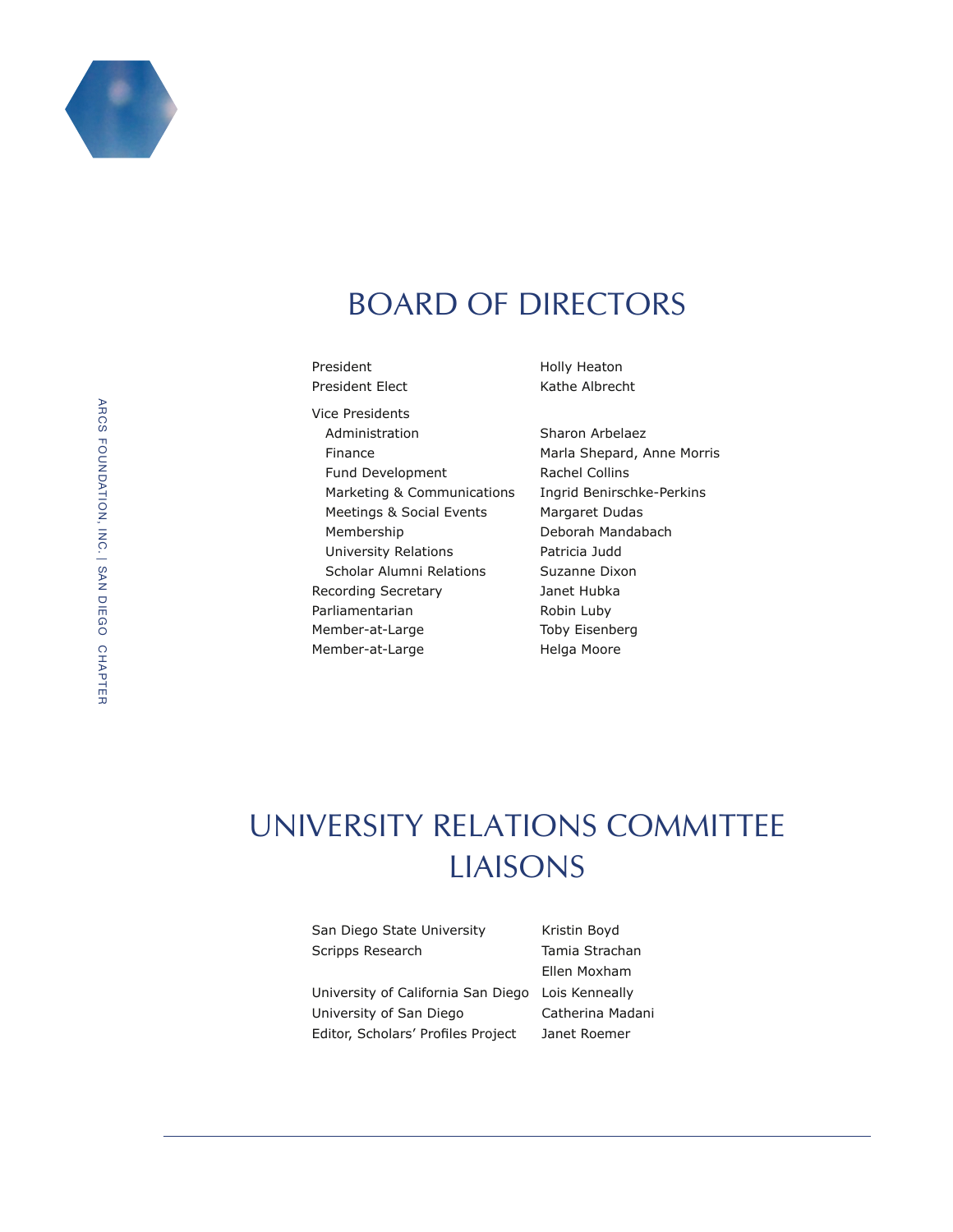

# sAn diego chAPteR **MEMBERSHIP** 2021-2022

Kathe Albrecht Susie Antoniades Sharon Arbelaez Barbara Arledge Katherine Armagnac Cathie Atkins Alli Bell Ingrid Benirschke-Perkins Betty Beyster Nancy Bildsoe Karen Bowden Kristin Boyd Alice Brown Leslie Bruce Barbara Bry Kathleen Buoymaster June Chocheles Perry Colapinto Rachel Collins Andrea Correnti Darlene Davies Adela de la Torre Suzanne Dixon Barbara Doren Kim Doren Susan Dramm Margaret Dudas Toby Eisenberg Carolyn Elledge-Baker Doris Ellsworth Rebecca Etess Jane Fetter Sally Finch Mary Fitz Karen Fontana Sheila Friedlander Joy Frye Dottie Georgens

Cindy Goodman Peggy Hanley Kelly Hartshorn Holly Heaton Marge Hebert Nancy Herrington norma Hidalgo del Rio Ann Hill Sandra Fleet Honnen Reena Horowitz Janet Hubka Alexa Hudnut Coley Hunt Sue Hylton Linda Johnson Patricia Judd Thespine Kavoulakis Lois Kenneally Joy Kirsch Candace Kohl Alexis Hix Lasheras Sharon LeeMaster Nicola Green Lerner Sharon Lerner Jayne Lindberg Jacqueline Linstrom Robin Luby Karen Ludwig Catherina Madani Deborah Mandabach Laura Mateo Mary Ann McCauley Barbara McColl Gloria McColl Powell Diane Miller Kimberly Miller India Mittag Helga Moore

Anne Morris Ellen Moxham Priscilla Moxley Mary Mulvihill **Toni Nickell** Marti Panarisi Mary Lou Quick Paulette Roberts Laurie Roeder Janet Roemer Nancy Rudolph Erica Ollmann Saphire Tanya Schierling Sherry Serio Carolyn Sharp Janice Shaw Marla Shepard Marti Showley Ann Siemens Betty Simm Jane Smith Barbara Starkey Patricia Stewart Tamia Strachan Steffanie Strathdee Elizabeth Taft Karen Tartre Gwynn Thomas Jean Thompson Lois Thompson Bobbie Vandervoort Yolanda Walther-Meade Pattie Wellborn Elizabeth "BJ" Williams Gayle Wilson Cindy Wollaeger Mara Ybarrondo Britt Zeller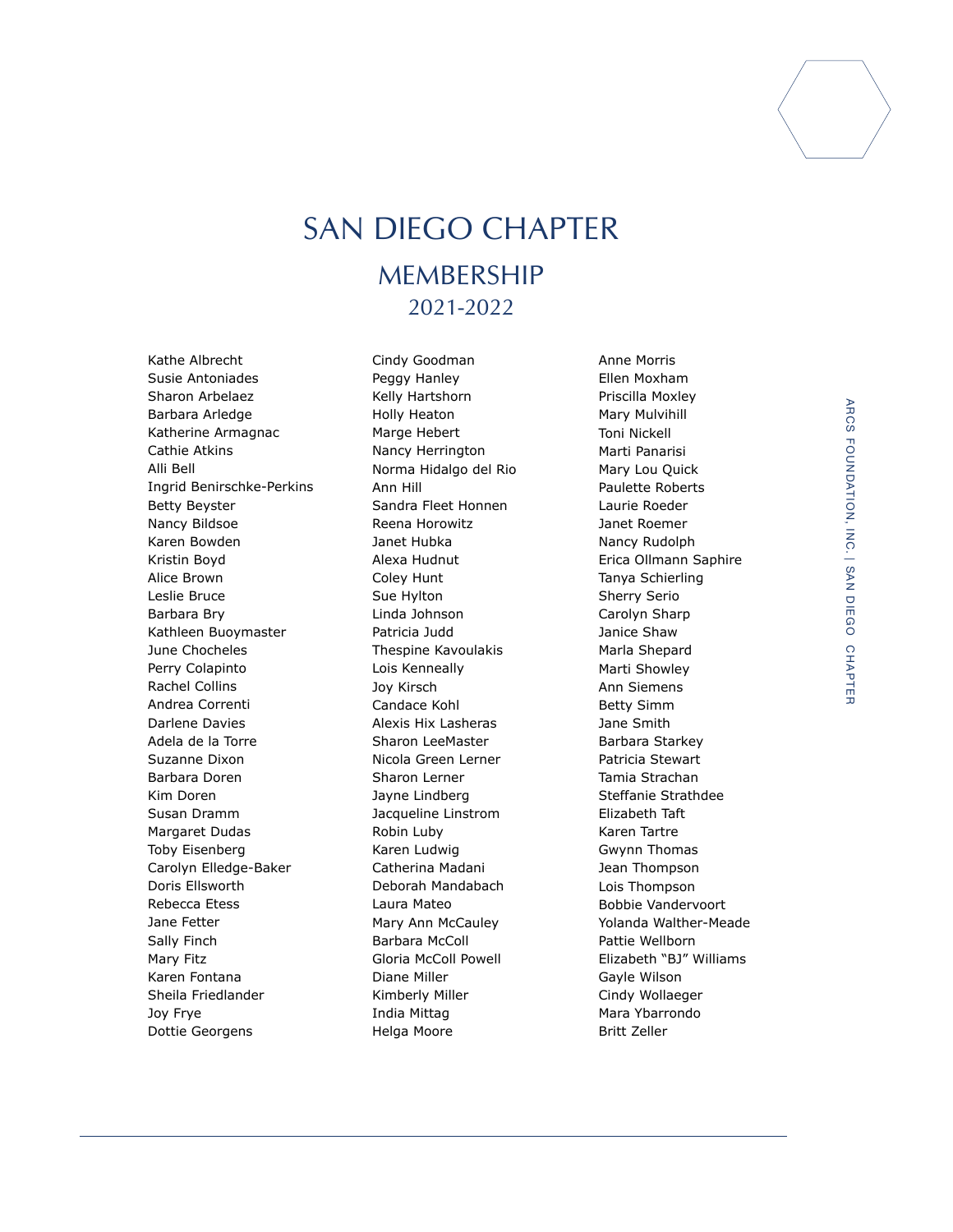

# 2021-2022 scholARs sAn diego chAPteR

The San Diego chapter of ARCS began in 1985 and has grown from the original four founders to more than 100 members today. As we enter our 37th anniversary year, we have made more than 1400 awards totaling well over \$11 million. Our academic partners are:

#### San Diego State University | Scripps Research University of California San Diego | University of San Diego

ARCS Scholars are selected by their institutions in recognition of their achievements and their exceptional promise to contribute signifcantly to their felds. Basic requirements have been established by ARCS Foundation, Inc.: Scholars must be U.S. citizens and have at least a 3.5 GPA; they must be enrolled full-time in academic degree programs in science, engineering, and medical research. Awards are unrestricted and merit-based. The San Diego chapter focuses on supporting students in doctoral programs, and the ARCS Scholars we have funded have a 98% graduation rate, compared with the national rate of 60% for graduate students in the sciences and engineering. Annual awards to Scholars range from \$5,000 to \$10,000. For the 2021-2022 academic year, the San Diego ARCS chapter has awarded \$455,000 to 50 Scholars.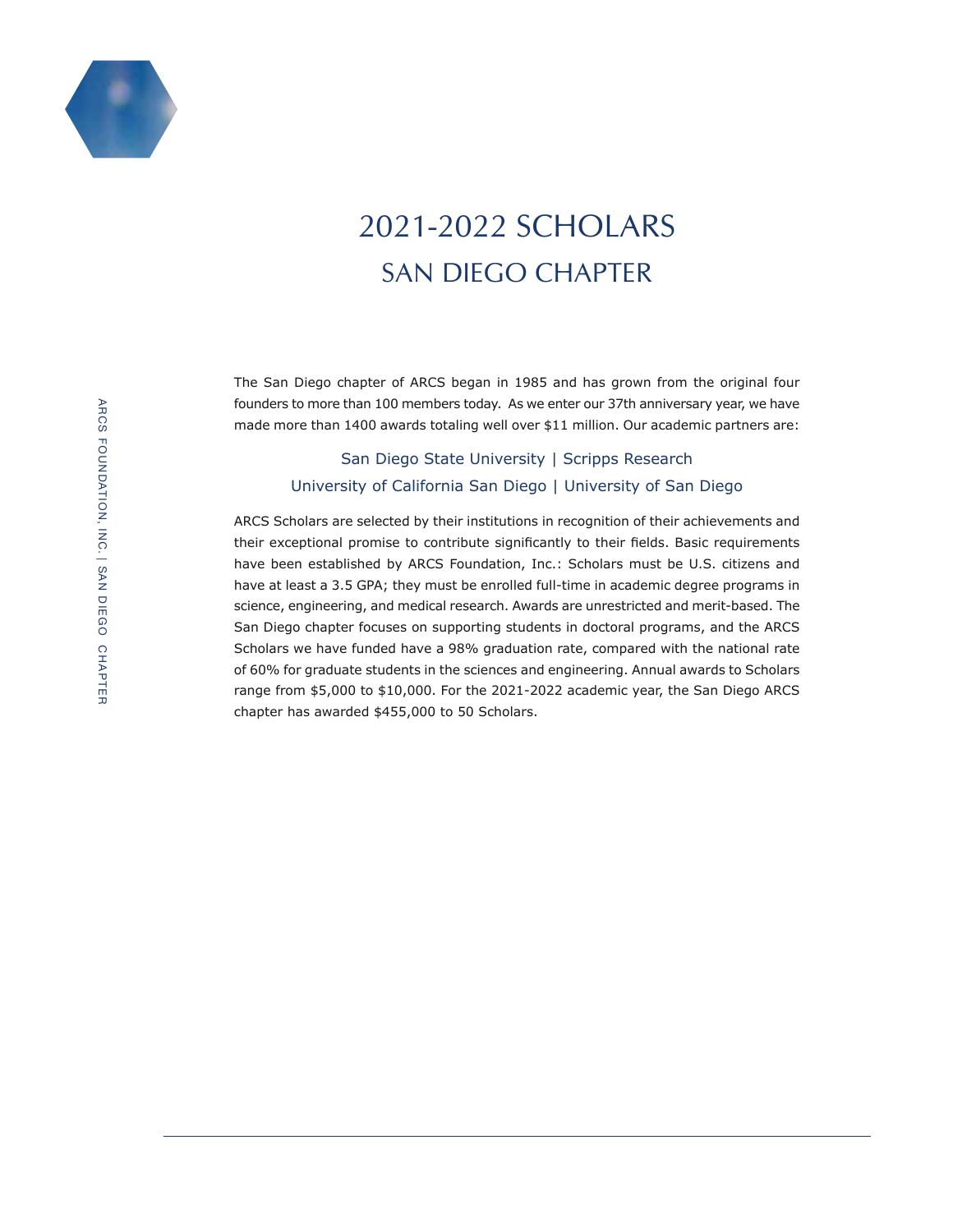

#### **SUMMARY**

ARCS Foundation - San Diego Chapter 2021-2022 Scholars All ARCS Scholars supported by the San Diego Chapter are enrolled in doctoral programs

#### sAn diego stAte UniveRsitY

Amanda Therese Alker – Cell and Molecular Biology Maricruz Carrillo - Mechanical Engineering Ashley Dang-Nguyen - Chemistry Jessica Eileen Griffn - Marine Ecology Roslynn Beatrice King – Geophysics Tiffany Luong – Cell and Molecular Biology Kyle Evan Malter – Biological Sciences Adrian Xavier Rivera - Structural Engineering Laura Gilman Sisk-Hackworth - Microbiology Kevin James Walsworth - Chemistry Jennifer Anne Waters - Biology

#### scRiPPs ReseARch

Brett Michael Garabedian - Molecular Medicine nathalia Romanio Gazaniga – Biomedical Sciences Tucker Ryan Huffman - Chemistry Sergio Rodriguez Labra - Biomedical Science Lucas James Oxtoby - Chemistry Hailee Rose Perrett - Biophysics and Structural Biology Caroline Rose Stanton - Biomedical Sciences nelson Ren Wu – Immunology Leonard Heekyu Yoon - Chemical Biology

#### UniveRsitY oF cAliFoRniA sAn diego

Anela Kanani Akiona - Marine Biology Kyle James Angle - Analytical and Atmospheric Chemistry Gabriel Antonio Ascui-Gac - Biomedical Sciences Miriam Kathleen Bell - Mechanical Engineering Alec Joseph Calac - Medicine and Public Health Minerva Contreras - Cellular and Molecular Biology Ruben Daniel Elias - Biophysics Sonya Renee Haupt - Biomedical Sciences John Jaeun Holoubek - NanoEngineering nathaniel Max Klevit Hopkins - Computer Science/Engineering Jervaughn DeAnthony Hunter - Bioengineering Pratibha Jagannatha - Bioinformatics Andrew Thomas Kleinschmidt - Chemical Engineering David Ambrose McBride - Chemical Engineering Colman Arthur Moore -NanoEngineering Channing Joseph Prend - Physical Oceanography Eleonora Rachtman - Bioinformatics and Systems Biology Sankaran Ramanarayanan - Mechanical/Aerospace Engineering Samantha Lylah Sison - Neuroscience Angus Blacklaw Thies - Marine Biology/Physiology Brian Kha Tran - Computational Mathematics Alisha Anish Ukani - Computer Science Alicia Ann Van Enoo - neuroscience Anthony Quoc Vu - Biomedical Sciences Alexander Jeffrey Whitehead - Bioengineering Jiarong Zhou - NanoEngineering

#### UniveRsitY oF sAn diego

Pedro Alonso Colio- Nursing Ann Ozaze Lawani - Nursing Patricia Jinhae Magdaluyo - Nursing Nicole Renae Marcy - Nursing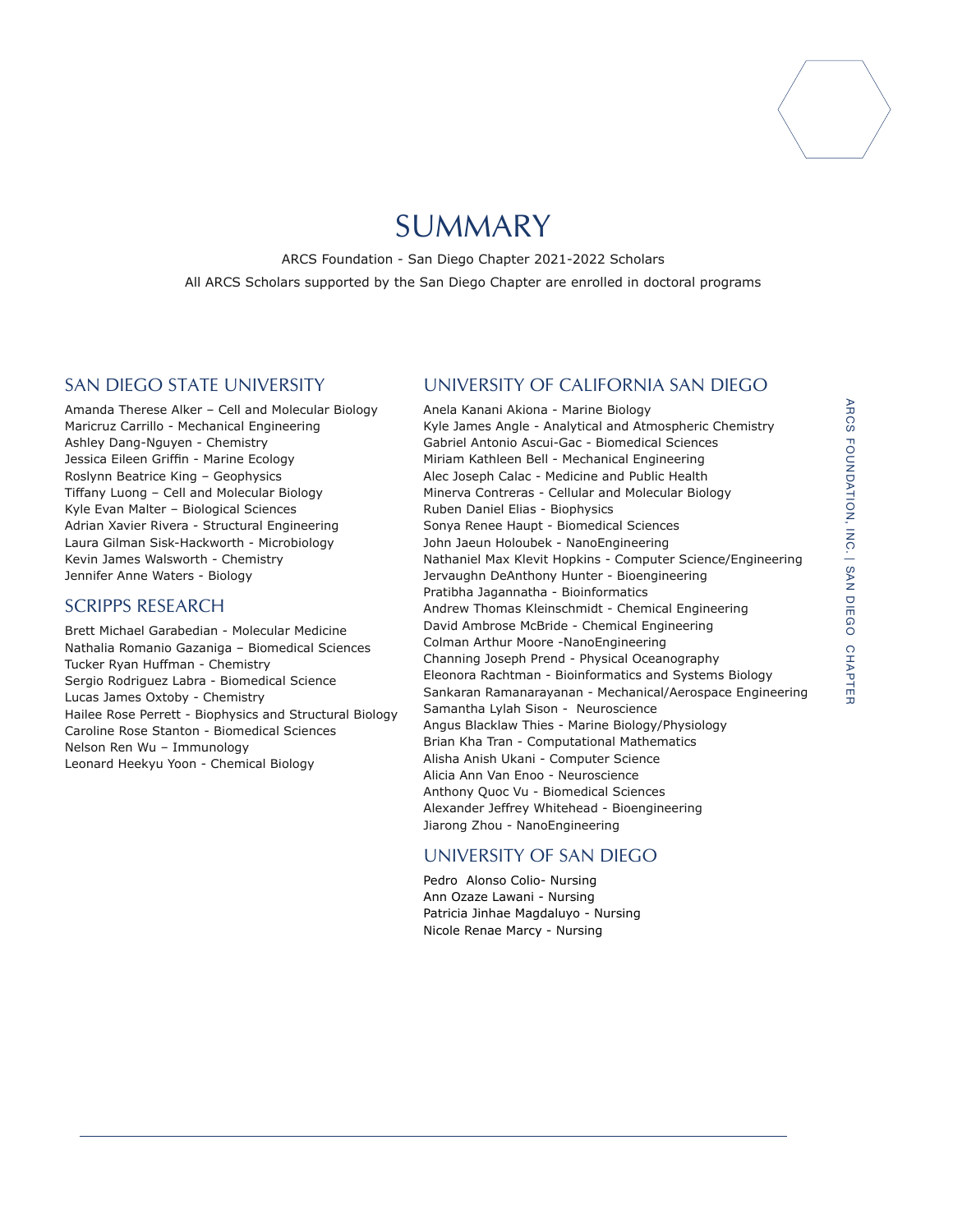

# **SAN DIEGO STATE UNIVERSITY**

The San Diego State University doctoral programs here are offered jointly with either the University of California Davis or the University of California San Diego as noted in the Scholars' profiles.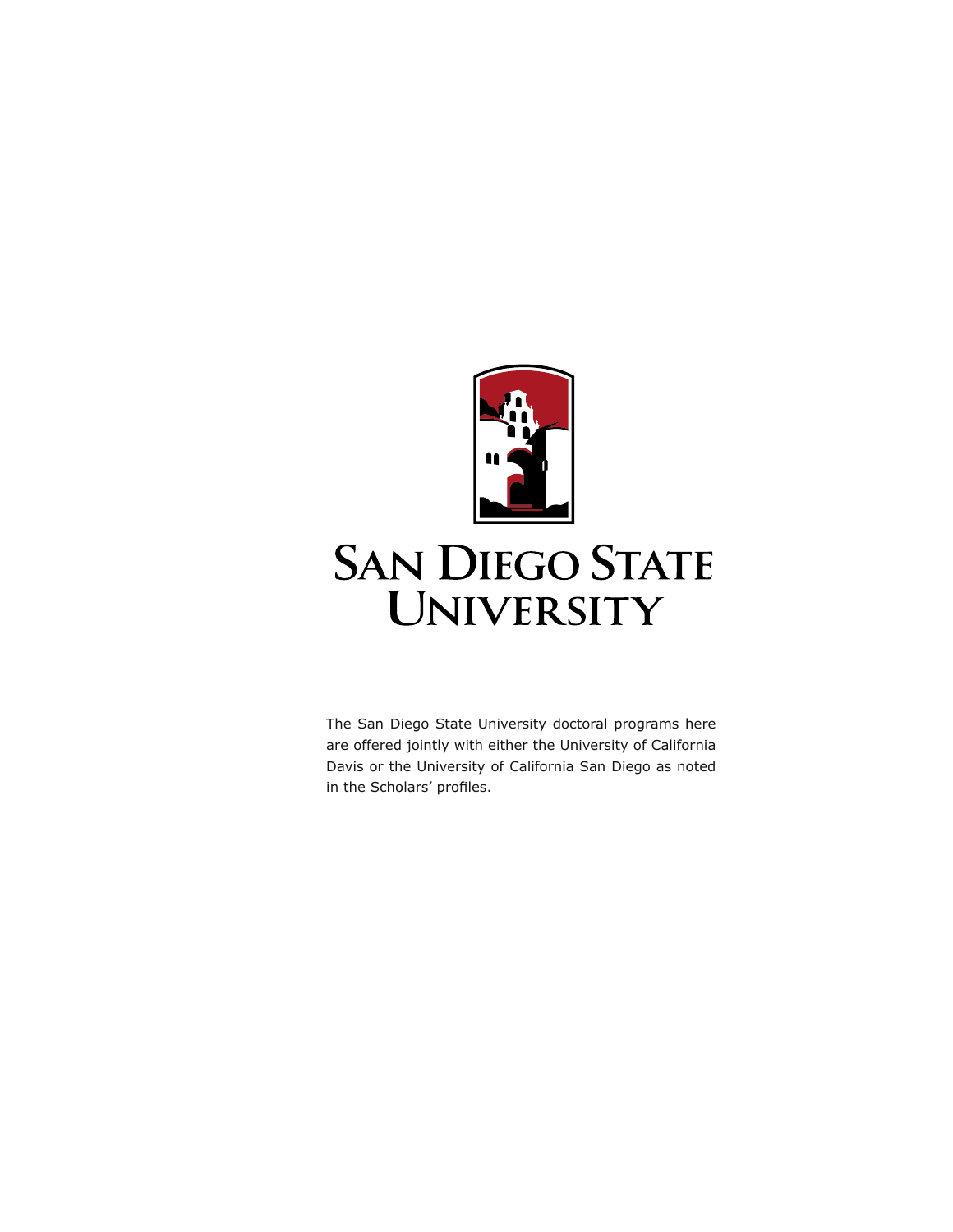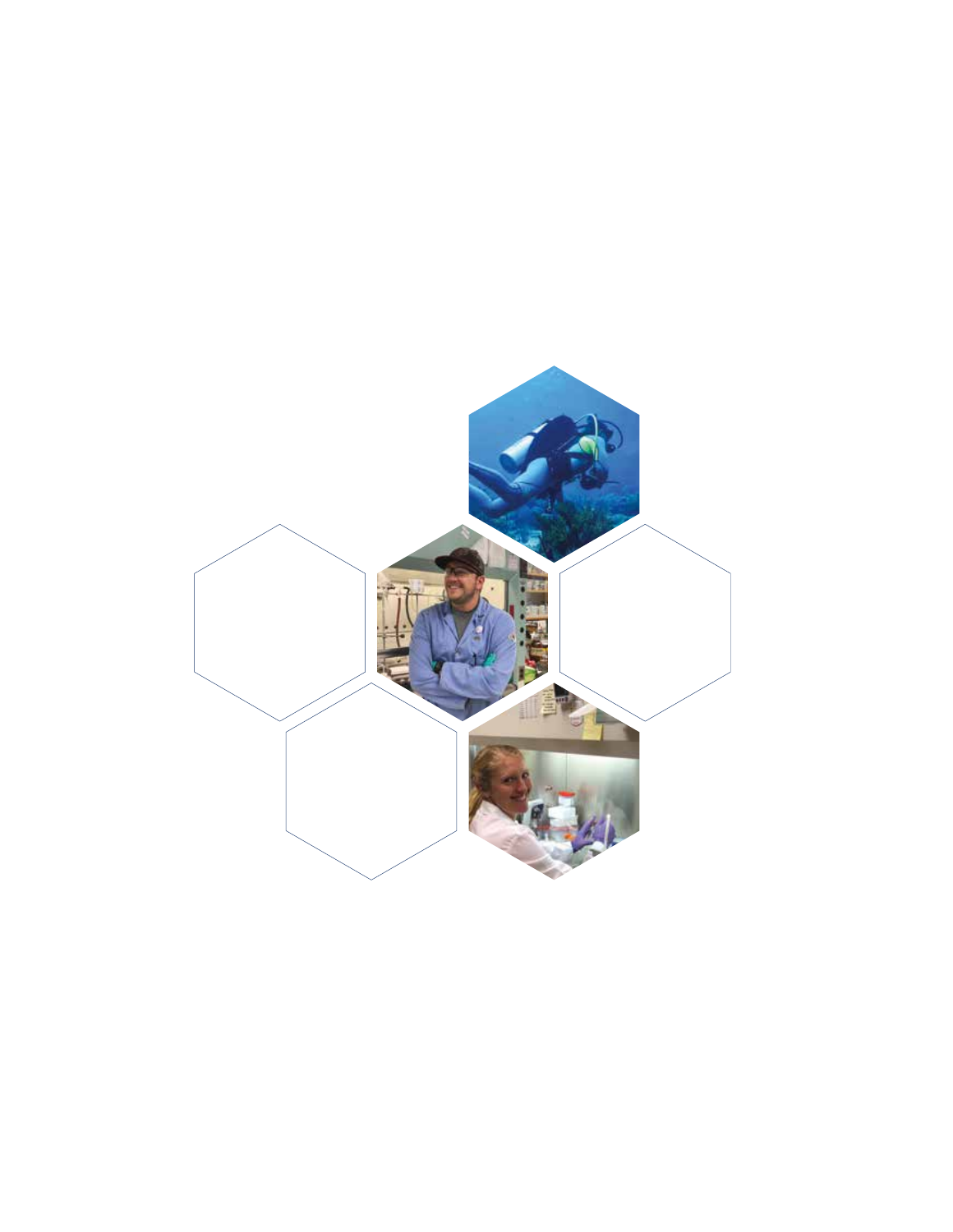

### AmAndA theRese AlKeR **San Diego State University / University of California San Diego**

College of Sciences

Concentration: Cell and Molecular Biology Specialization: Environmental Microbiology Donor: Reuben H. Fleet Foundation Fund



Many bottom-dwelling marine animals, like corals and tubeworms, release their babies into the water column, where they swim in search of an environmental cue that indicates a suitable place to settle onto the seafoor and develop. Certain bacteria coating submerged surfaces can serve as this environmental cue. Amanda's research investigates a single probiotic marine bacterium, and demonstrates that it can produce multiple different cues that infuence the babies to settle down. Harnessing these bacteria as "environmental probiotics" may allow scientists to restore threatened ecosystems like coral reefs in the future.

Personal Interests: Live music- the funkier the better, surfing, backcountry camping, and SCUBA.

#### mARicRUz cARRillo **San Diego State University / University of California San Diego**

College of Engineering Concentration: Mechanical Engineering Specialization: Additive Manufacturing of Bone Implants Donor: Reuben H. Fleet Foundation



Maricruz's research focuses on the additive manufacturing and sintering of ceramic samples to be used as bone implants. Or, as she puts it, she is 3D printing bones. The aim is to manufacture patient specifc bone scaffolds that mimic native bone properties by combining 3D printing and sintering technologies. A technology like this will be a crucial advancement in the orthopedic implant feld because it will increase implant biocompatibility, decrease healing time, and avoid re-operations, ultimately leading to a better quality of life for orthopedic patients.

Personal Interests: Sustainability and entrepreneurship - I have a small business called Menos Waste. For fun, surfing and salsa dancing are my hobbies!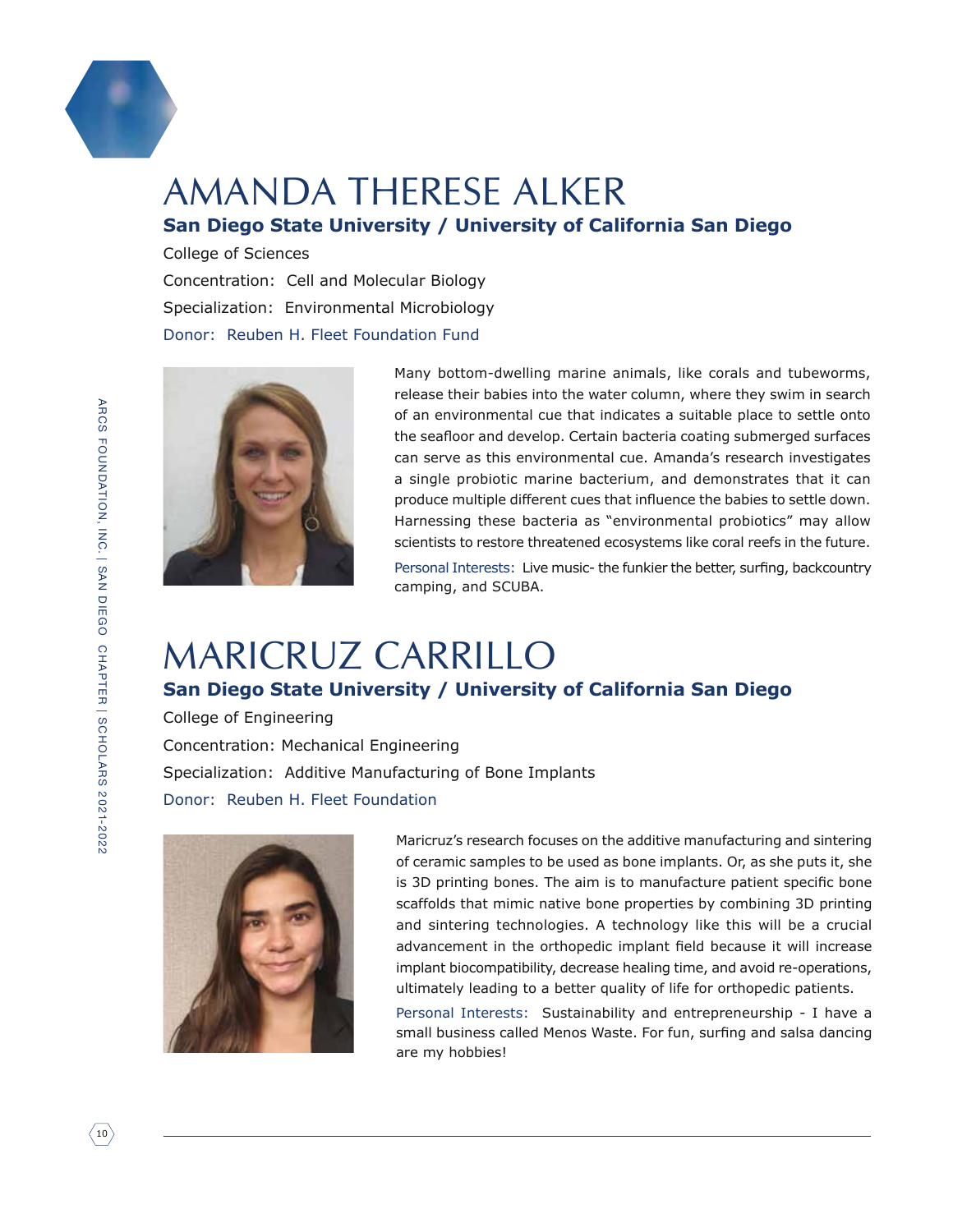

### AshleY dAng-ngUYen **San Diego State University / University of California San Diego**

College of Sciences

Concentration: Chemistry

Specialization: Organic Chemistry

#### Donor: Drs. Mara and Larry Ybarrondo/ARCS Foundation - San Diego Chapter



Electrophilic aromatic substitution is a common methodology used to functionalize pharmaceutical scaffolds and make additional analogues, aiming to synthesize more potent drugs targeting different diseases and cancers. However, the lack of site specificity makes it difficult to attach the functional group of interest at an exact position in high quantities. Ashley is currently designing and developing methodologies to address this issue in producing the target isomer. Her work aims to streamline pharmaceutical synthesis by allowing for direct access to produce analogues of lead compounds.

Personal Interests: Rock climbing, video games, and playing with my pug, Oliver.

### JessicA eileen gRiFFin **San Diego State University / University of California Davis**

College of Sciences Concentration: Marine Ecology Specialization: Coastal Marine Community Dynamics Donor: The Heller Foundation of San Diego



Jessica is a marine ecologist whose research focuses on the conservation of coastal marine ecosystems, which are rapidly degrading due to climate change, invasive species and pollution. Jessica studies California seagrass beds, which perform vitally important ecosystem services, such as carbon sequestration and providing habitat for many fishes and invertebrates. Jessica's research addresses three threats to eelgrass survival: invasive species, eutrophication (addition of nutrients to the water), and climate change, and will provide insight on how to preserve these ecosystems under the stress of global change.

Personal Interests: In my free time I enjoy hiking, traveling, and reading.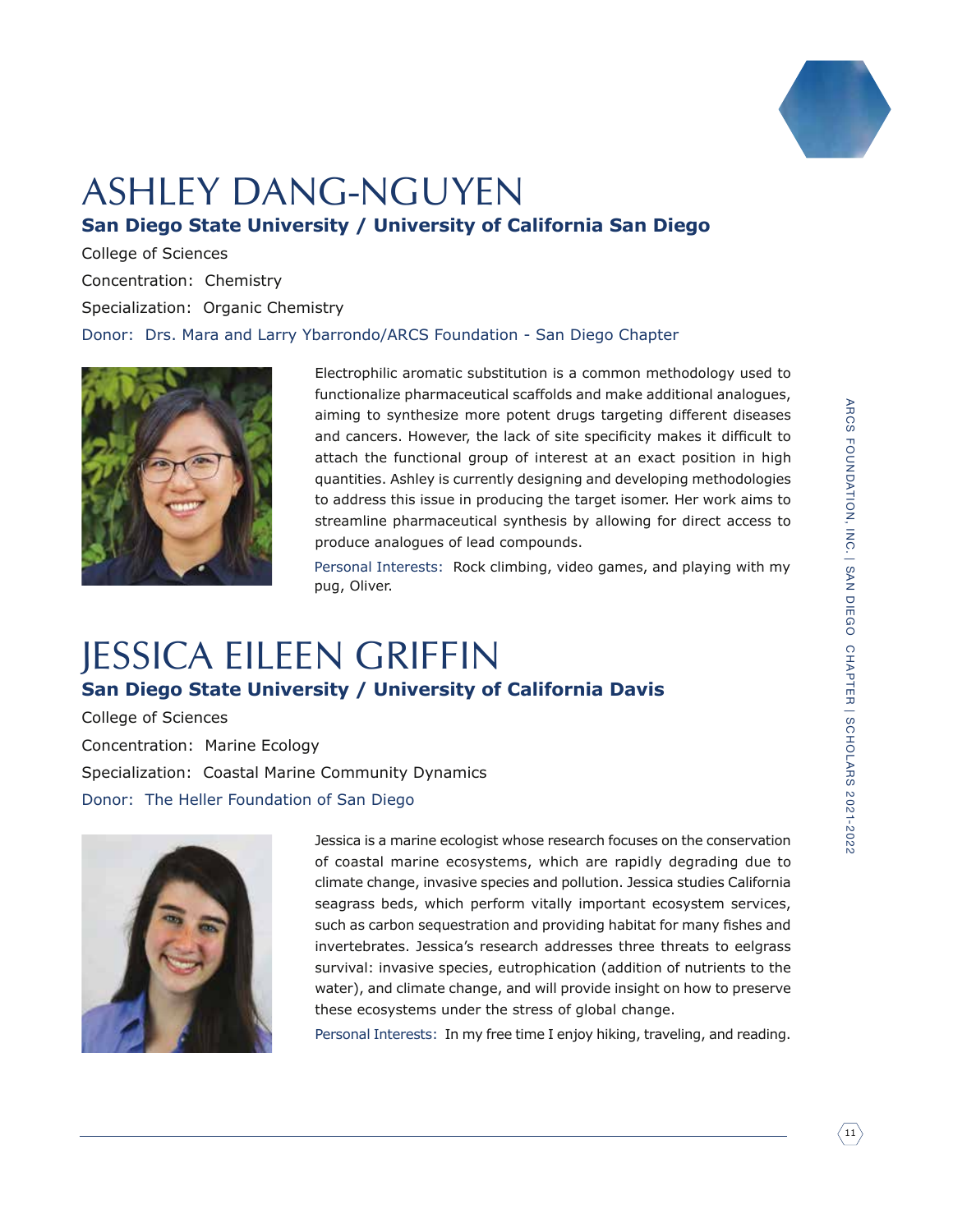

# RoslYnn BeAtRice King **San Diego State University / University of California San Diego**

Department of Geological Sciences Concentration: Geophysics Specialization: Controlled-Source Electromagnetism Donor: Legler Benbough Foundation



Roslynn is interested in the design, fabrication, and use of controlledsource electromagnetic instruments to study hazards and potential resources that have direct implications for human life located on the continental shelf. More specifcally, she is interested in identifying and analyzing marine hydrocarbon seeps, fuid pathways, freshwater resources, and archeological sites so as to reduce ambiguity in current climate models, manage groundwater resources in coastal communities, and aid in the current understanding of human migration pathways.

Personal Interests: Backpacking, painting, gardening, playing lacrosse, brewing beer, and diving into some solid podcasts.

#### tiFFAnY lUong **San Diego State University / University of California San Diego**

Department of Biology Concentration: Cell and Molecular Biology Specialization: Bacteriophage Biology Donor: Hervey Family Fund



Antibiotic-resistant bacterial infections are a growing concern worldwide. Due to their ability to infect and kill bacteria, there has been renewed interest in harnessing bacteriophages, phages for short, as an alternative treatment against antibiotic resistance. Currently, phage therapy can only be approved by the FDA as an emergency treatment. During Tiffany's PhD research, she developed a method to produce high-quantity clinically safe phage preparations for personalized emergency patient treatment. Her ongoing research will focus on the tripartite interactions between bacteria, phages, and the mammalian host.

Personal Interests: Some of my interests and hobbies include piano, tabletop role-playing games, mahjong, food & travel, video games, science fiction and fantasy literature.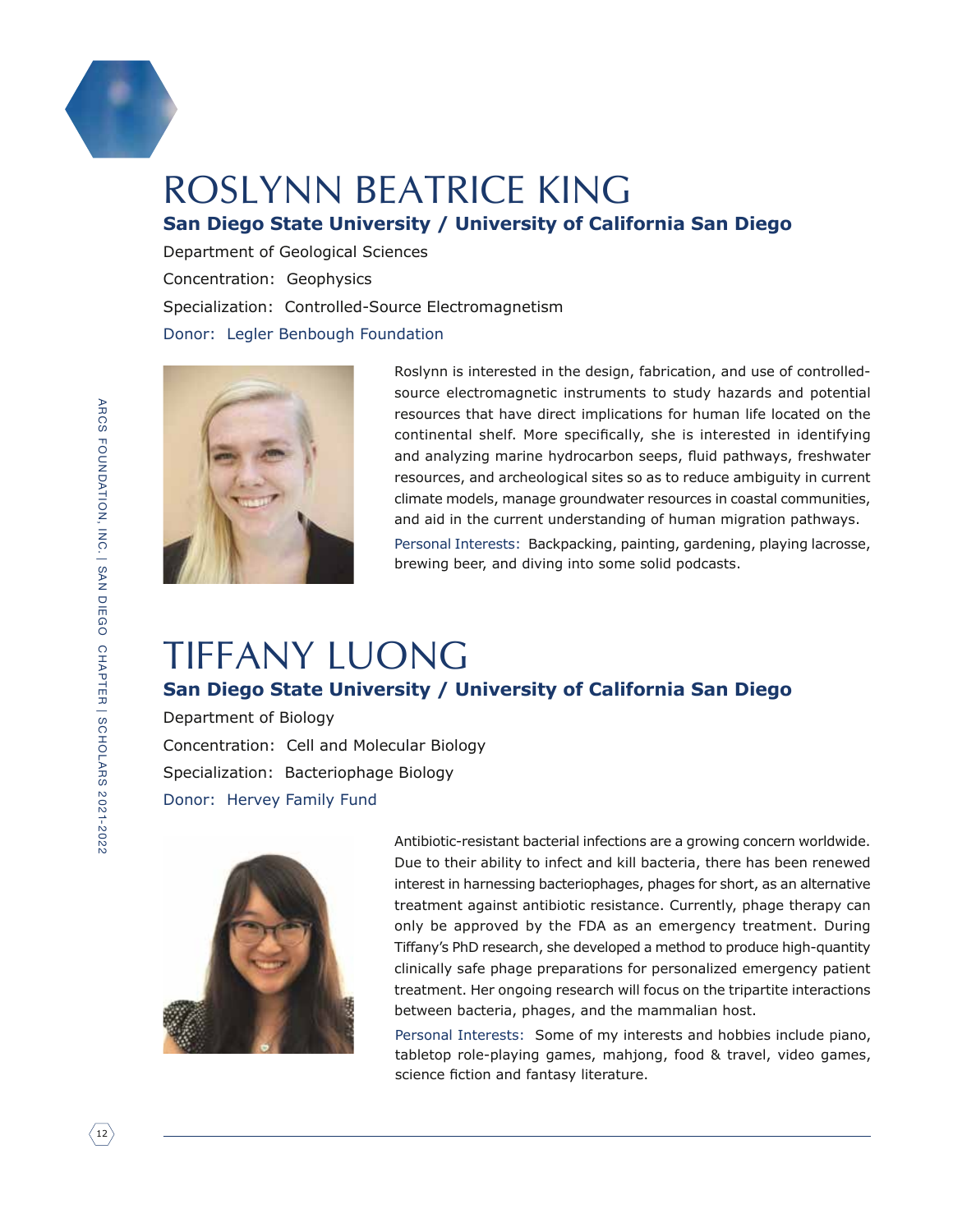

#### KYle evAn mAlteR **San Diego State University / University of California San Diego**

College of Sciences Concentration: Biological Sciences Specialization: Host-Microbe Biology Donor: Hervey Family Fund



Kyle's research aims to understand how bacteria directly affect animal development. Identifying the mechanisms that bacteria use to infuence animal development could have a wide range of impacts on the scientifc community, such as understanding more complex systems, including the human gut microbiome. To study this, Kyle uses a marine tubeworm which requires bacteria for growth and development. This required interaction has allowed him to fnd key bacterial proteins which control the tubeworm's development. Kyle's future work aims to understand how human gut bacteria contribute to health and development.

Personal Interests: In my free time I am an avid surfer, backpacker and guitar player. I am also an avid builder, shaping my own custom surfboards and handmade instruments.

#### AdRiAn XAvieR RiveRA **San Diego State University / University of California San Diego**

College of Engineering Concentration: Structural Engineering Specialization: Non-Destructive Evaluation Donor: ARCS Foundation - San Diego Chapter



Adrian's research is focused on analyzing manufacturing imperfections in aluminum honeycomb sandwich composites. The impact of this research will increase the understanding of how imperfections affect the material performance of aluminum honeycomb cores, allowing engineers to better identify potential failure of future aerospace structural designs. Furthermore, the tools used to construct fnite element models of honeycomb core materials can be used for design optimization, improving the reliability and performance of fracture critical structures.

Personal Interests: I have played tennis at a collegiate level (Division III) and continue to play in local tournaments. I also have a great love of food, especially tacos.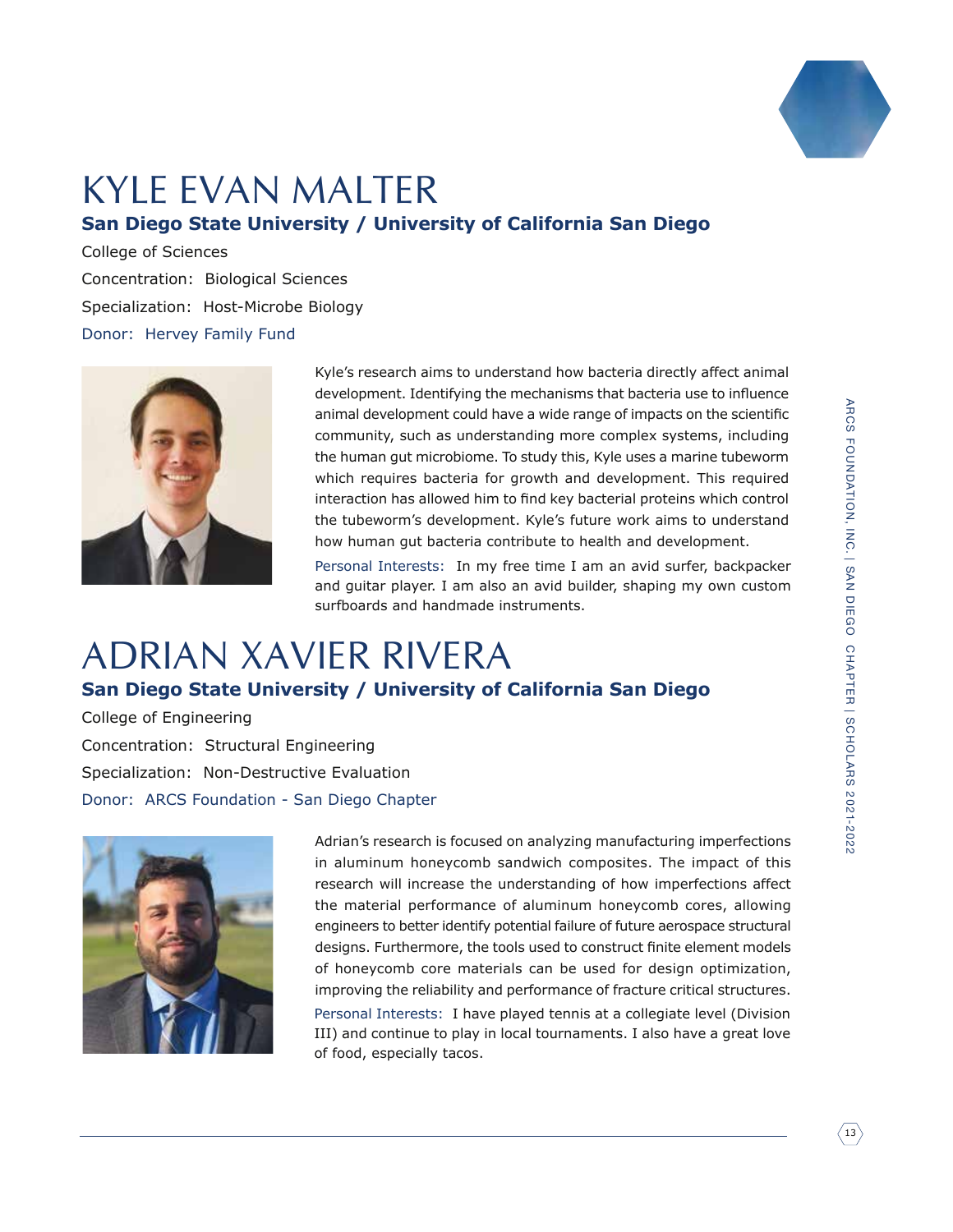

### lAURA gilmAn sisK-hAcKwoRth **San Diego State University / University of California San Diego**

College of Sciences

Concentration: Microbiology

Specialization: Microbiome-Host Interactions Donor: Ellen Browning Scripps Foundation



You probably remember puberty as a time of immense and confusing changes, but you might not know that the microbes in your gut were changing with you. Laura's research focuses on how the physiological changes that we experience during puberty, like soaring hormone levels and metabolic shifts, affect which microbes live in our gut and what they do there. Knowing how puberty shapes the gut microbiome will help us better understand microbiome-related diseases that emerge during puberty, like polycystic ovary syndrome and type I diabetes.

Personal Interests: I spend my free time reading literature, gardening, and hiking the beautiful hills of San Diego.

### Kevin JAmes wAlswoRth **San Diego State University / University of California San Diego**

College of Sciences Concentration: Chemistry Specialization: Organic Chemistry Donor: Robin Luby/ARCS Foundation - San Diego Chapter



Kevin's research is focused on the design and synthesis of new drugs to help fight various diseases. He is currently working on two projects; one is the synthesis of a marine natural product that is an active against colon cancer, and the other is the design and synthesis of a new class of hepatitis C drugs. By synthesizing these compounds, he has been able to further optimize new analogues that will be more potent and selective to their targets.

Personal Interests: Watching baseball, playing video games, and binging Netflix.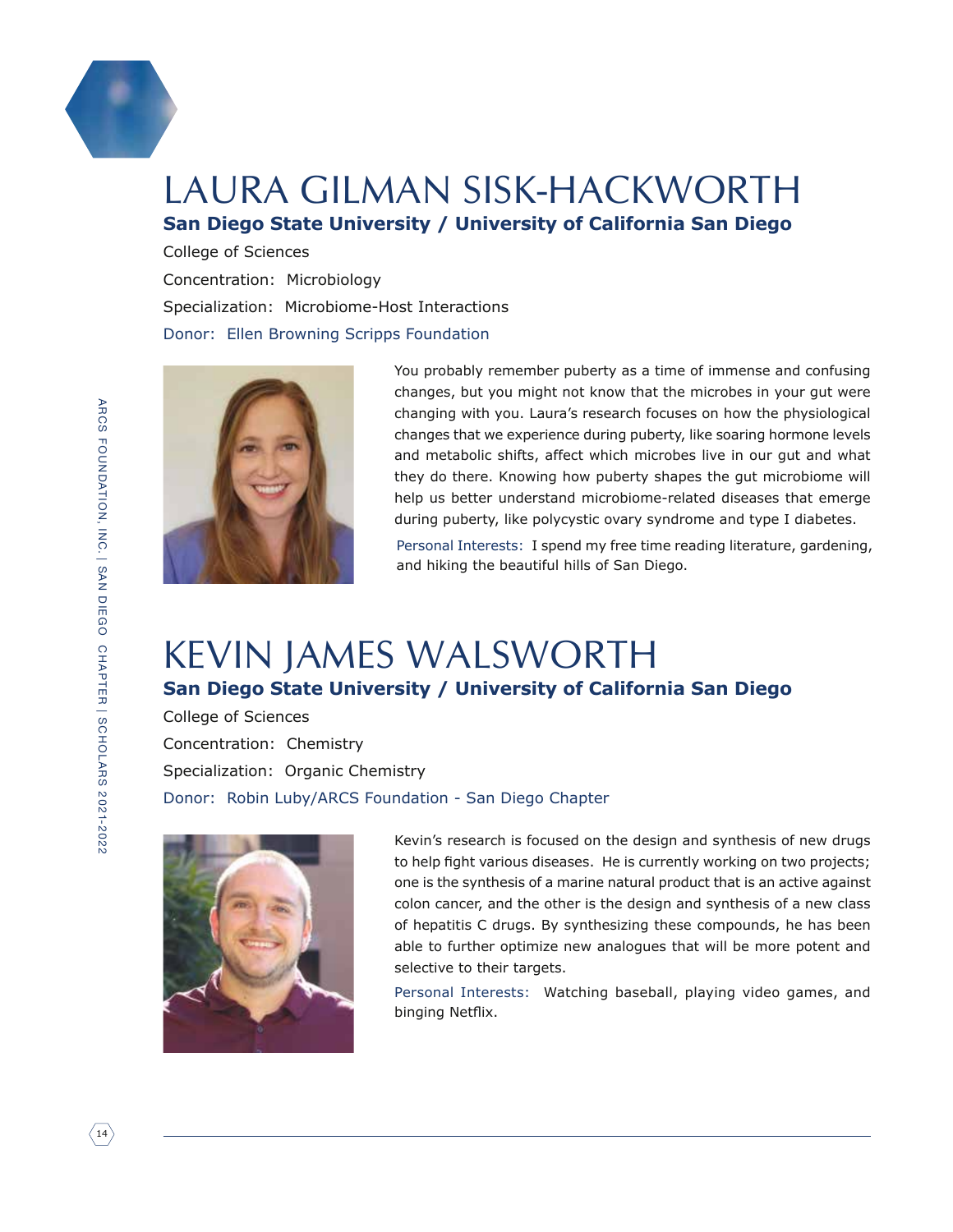

#### JenniFeR Anne wAteRs **San Diego State University / University of California San Diego**

College of Sciences Concentration: Biology Specialization: Cancer Biology Donor: ARCS Foundation - San Diego Chapter



The way ovarian cancer spreads is heavily infuenced by signals from the cells and tissues that surround the tumor, which is collectively referred to as the tumor microenvironment. Jenny is researching how immature fat cells in the tumor microenvironment, called preadipocytes, enhance the ability of ovarian cancer cells to spread and metastasize to the omentum, a fatty tissue that attracts ovarian cancer cells and has the highest tumor burden in patients. She hopes to identify potential drug targets that could reduce the rate of omental metastasis in ovarian cancer. Personal Interests: Outside of the lab, I enjoy rock climbing, baking, trail running and cuddling with my dog.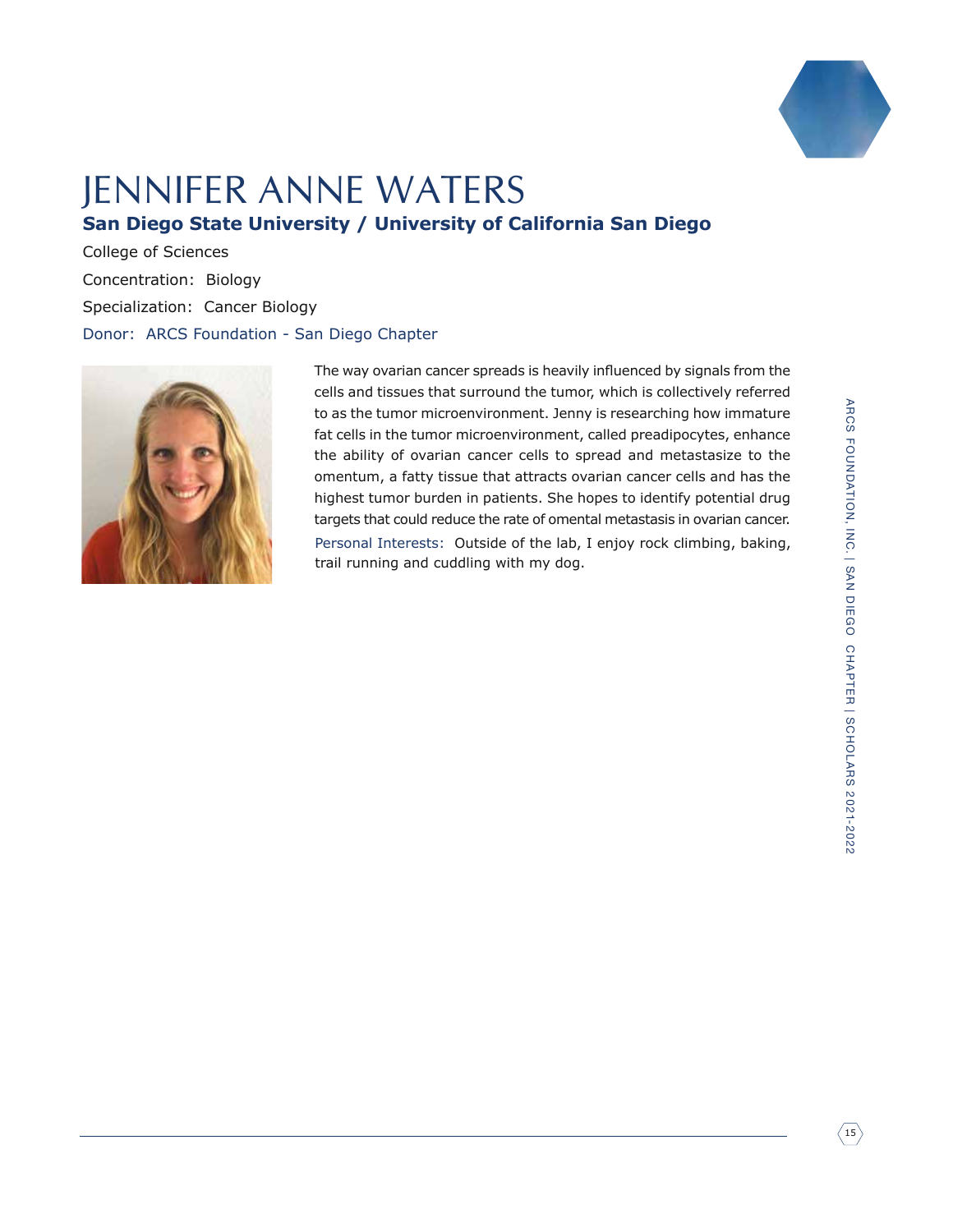

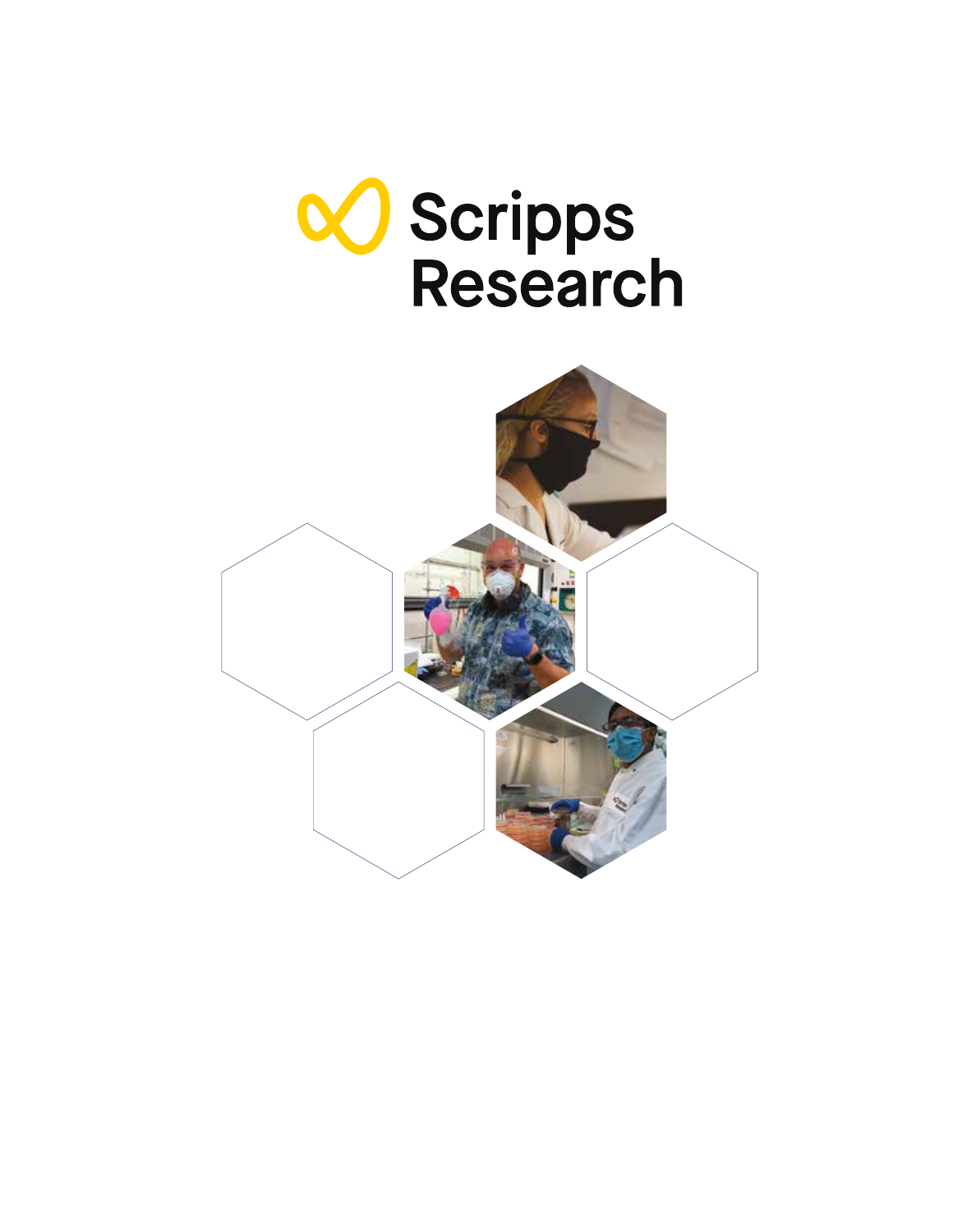

#### BRett michAel gARABediAn **Scripps Research**

Skaggs Graduate School of Chemical and Biological Sciences Concentration: Molecular Medicine Specialization: Glycoimmunology Donor: ARCS Foundation - San Diego Chapter



Brett uses chemistry and protein engineering to empower our immune system against diseases including chronic infection and cancer. His work focuses on the dense layer of sugars (glycans) that populate the cell-cell synapses formed between white blood cells and diseased cells. By tailoring these interactions using chemical biology tools, Brett is developing novel therapies of disease that will advance the feld of "glycoimmunology" and broadly beneft patient outcomes in the clinic. Personal Interests: SciComm, cooking, guitar, gardening, and prospecting for minerals.

#### nAthAliA RomAnio gAzAnigA **Scripps Research**

Skaggs Graduate School of Chemical and Biological Sciences Concentration: Biomedical Sciences Specialization: Immunology Donor: ARCS Foundation – San Diego



nathalia utilizes high throughput drug screening methods to identify small molecule immunomodulators in the context of tumors. By being a part of both a chemical biology and an immunology lab, she can screen for small molecules and subsequently work to understand their mechanism in vitro and in vivo. Her project focuses on applying these small molecules to alter the balance of immune cell populations in the tumor microenvironment.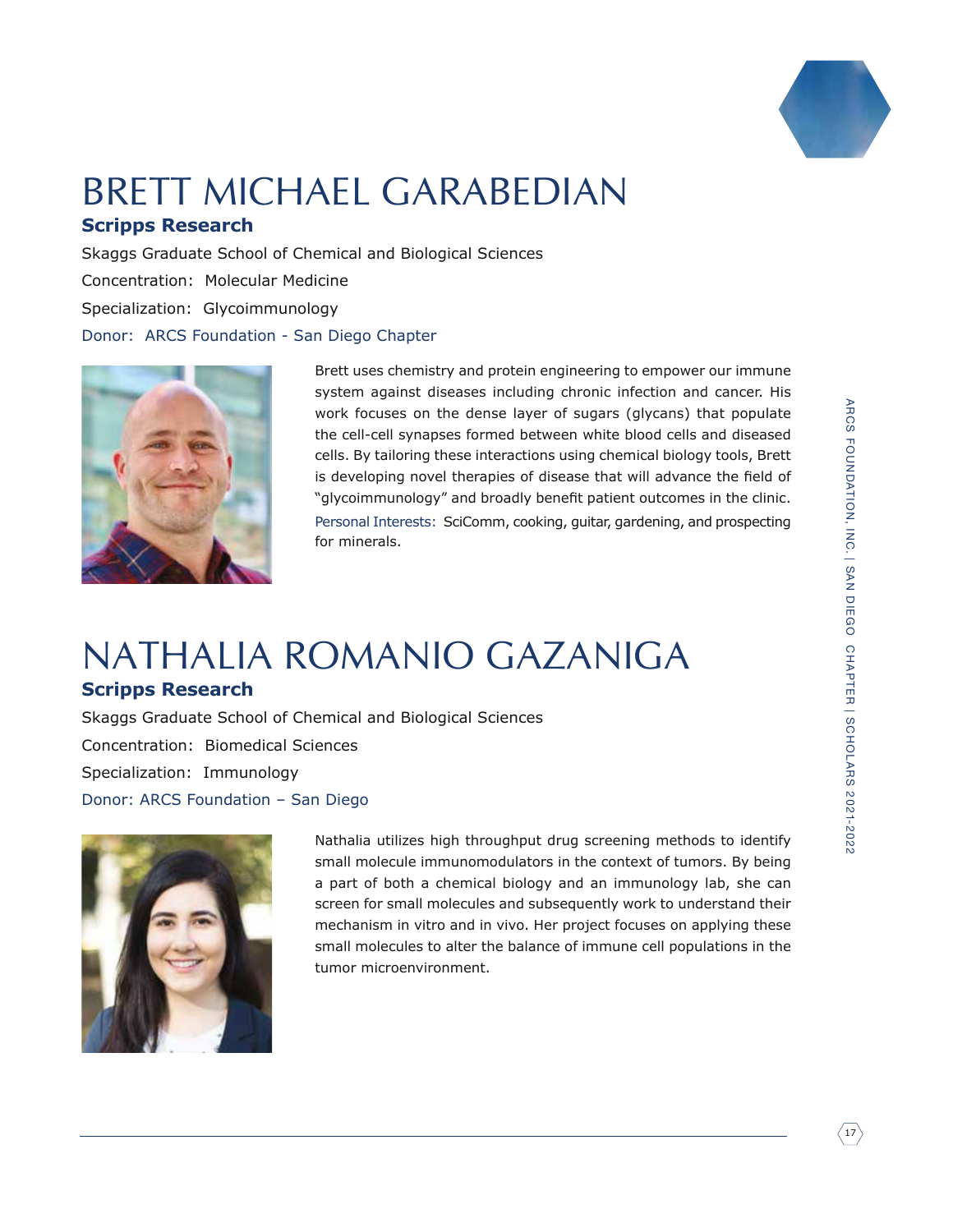

#### tUcKeR RYAn hUFFmAn **Scripps Research**

Skaggs Graduate School of Chemical and Biological Sciences Concentration: Chemistry Specialization: Organic Synthesis Donor: Reuben H. Fleet Foundation



Tucker's research is currently focused on the chemical synthesis of a biologically active fungal natural product that has exhibited anticancer activity. Access to this material will allow both investigations into its use as a therapeutic agent and studies into how this molecule kills cancer cells. Because of the complexity of the target molecule, Tucker is exploring new reactions that allow the natural product to be made quickly from much simpler, less expensive starting materials.

### seRgio RodRigUez lABRA **Scripps Research**

Skaggs Graduate School of Chemical and Biological Sciences Concentration: Biomedical Science Specialization: Translational Neuroscience Donor: Toby Eisenberg



Alzheimer's disease is the most common form of dementia worldwide and is growing at an alarming rate without a cure. Sergio's research seeks to address a critical need in the feld, lacking adequate pre-clinical models. By innovating stem cell-derived human brain organoid-based models to better reproduce the progression of Alzheimer's disease, Sergio's efforts focus on uncovering new disease mechanisms and more reliably testing promising new drugs in development as potential treatments for the disease.

Personal Interests: Volunteer with Cientifco Latino as co-director of a STEM graduate mentorship program for underrepresented minorities.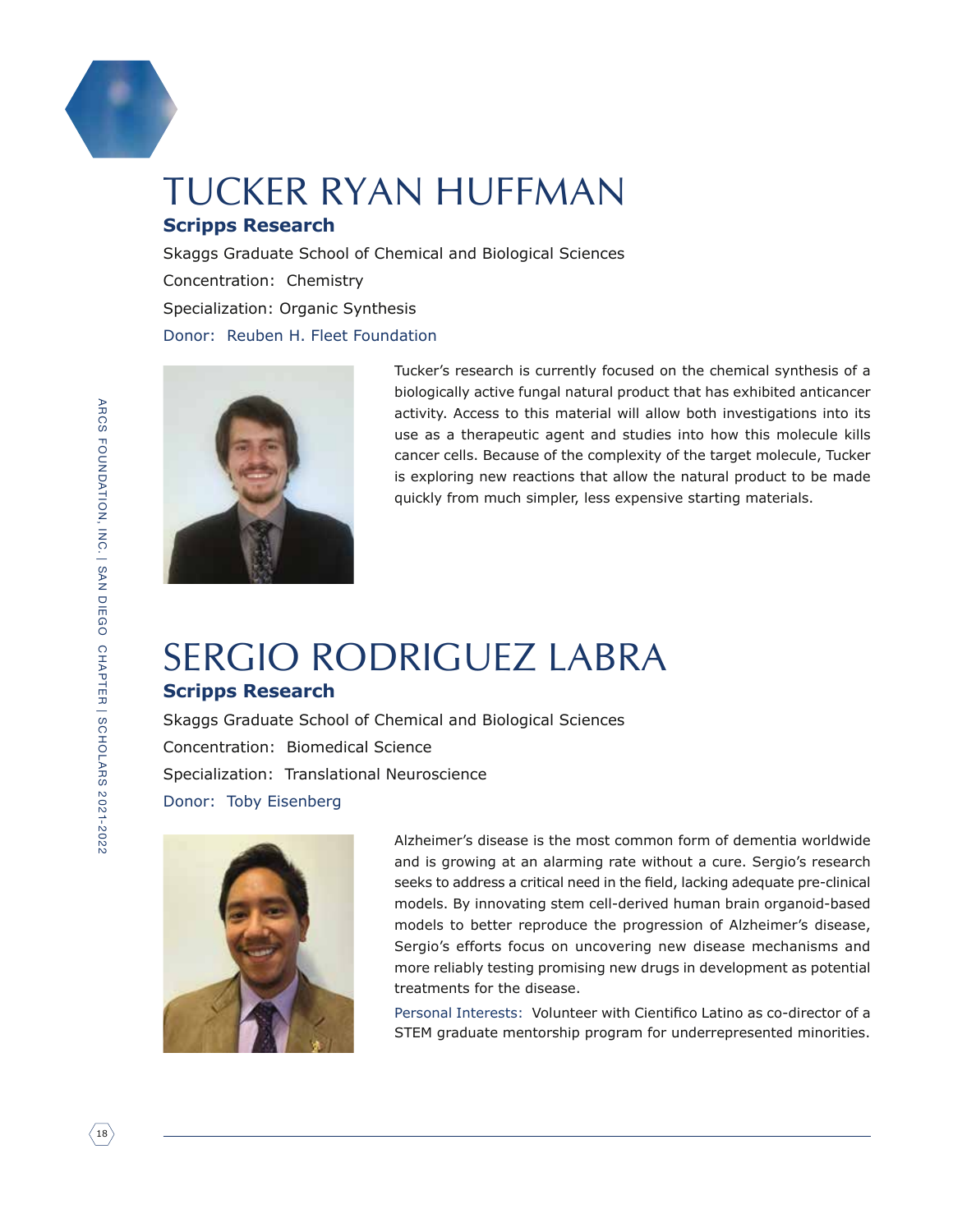

#### lUcAs JAmes oXtoBY **Scripps Research**

Skaggs Graduate School of Chemical and Biological Sciences Concentration: Chemistry Specialization: Organometallics Donor: Lambert Foundation for Education/ARCS Foundation - San Diego Chapter



Luke's research focuses on the development of a novel organometallic methodology using palladium catalysis, specifcally through "transient directing group" strategies. Classical metal-coordinating directing groups have seen extensive use in the feld of transition metal-catalyzed chemistry; however, their waste-generating installation and removal steps limit the efficiency and practicality of reactions that rely on their use. Using a transient directing group approach circumvents these issues enabling expedient access to structurally complex scaffolds that are otherwise diffcult to prepare, including structures present in natural products, agrochemicals, and pharmaceutical agents.

Personal Interests: Visiting national and state parks with my fiancée.

#### hAilee Rose PeRRett **Scripps Research**

Skaggs Graduate School of Chemical and Biological Sciences Concentration: Biophysics and Structural Biology Specialization: Structural Virology Donor: Kurt Benirschke Family



For her research, Hailee uses cutting-edge electron microscopy, computational, and biochemical techniques to investigate viral glycoproteins that facilitate host cell attachment. Her work focuses on developing a more robust understanding of arenaviruses, which include the etiologic agents of various hemorrhagic fevers such as Lassa fever. The latter is endemic in West Africa and is recognized by the World Health Organization as a disease with pandemic potential. By defining these proteins' structures and functions, Hailee aims to contribute to the development of next-generation protein tools, therapeutic strategies, and vaccine candidates.

Personal Interests: Creating science-related digital illustrations and surreal oil paintings, hiking, cooking, writing, and walking my cat.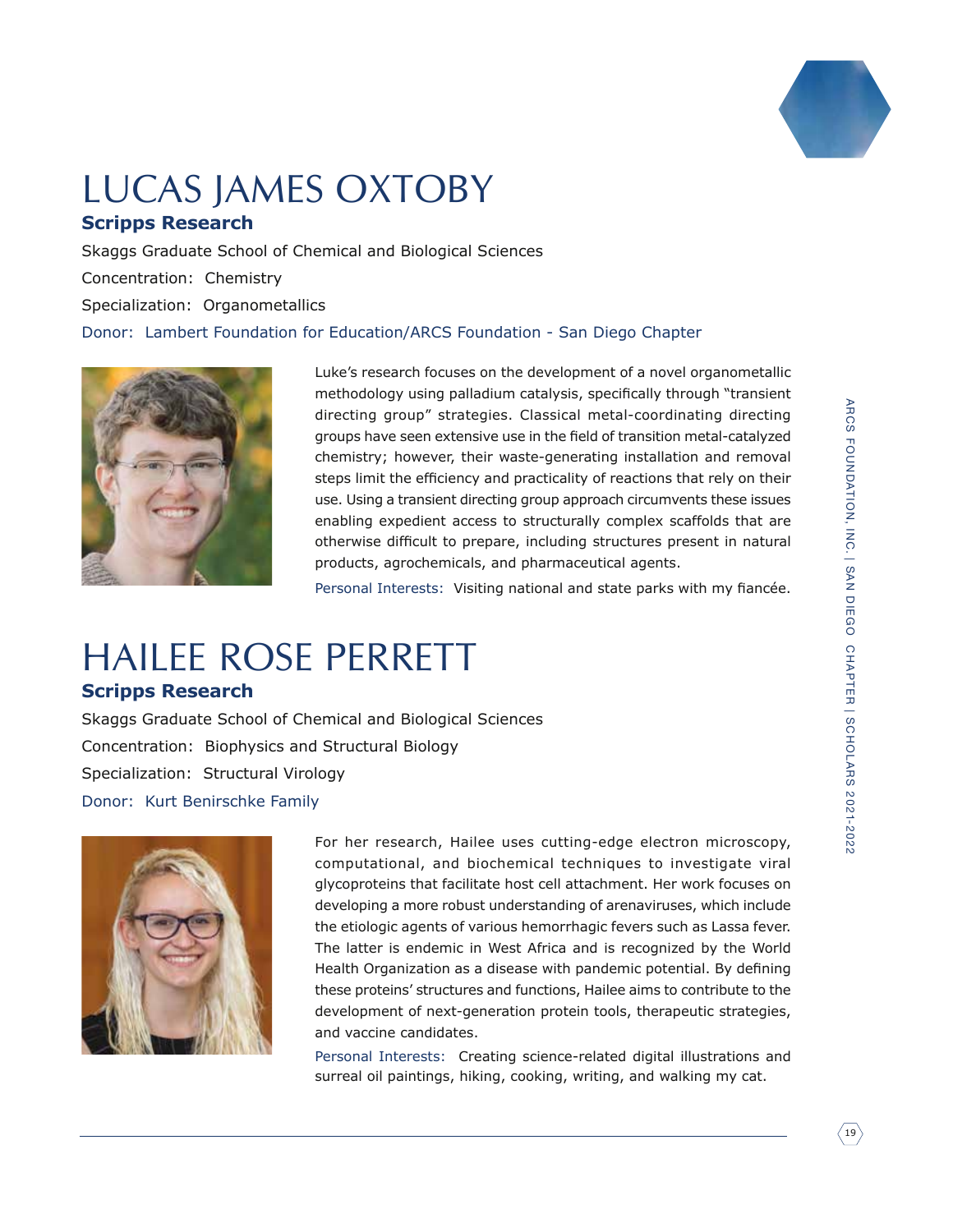

#### cARoline Rose stAnton **Scripps Research**

Skaggs Graduate School of Chemical and Biological Sciences Concentration: Biomedical Sciences Specialization: Chemical Biology Donor: Karen and Robert Bowden



Caroline's graduate research focuses on understanding the regulation of the nLRP3 infammasome, a protein complex closely tied to sterile inflammation in numerous diseases including gout, rheumatoid arthritis, multiple sclerosis, and stroke. To accomplish this goal, she has performed a high-throughput screen to identify new compounds which inhibit nLRP3 and is determining the mechanism of action of these compounds to establish new ways by which nLRP3 is regulated. This allows her to identify potential new drug targets to reduce nLRP3 activity and infammation.

Personal Interests: Classical singing including art songs and opera, walking on the beach, reading, and baking.

#### nelson Ren wU **Scripps Research**

Skaggs Graduate School of Chemical and Biological Sciences Concentration: Immunology Specialization: Vaccine Design Donor: Laurie and Michael Roeder



Malaria is an ancient tropical disease caused by parasites carried by mosquitoes. While insecticide-treated nets and anti-malarial drugs have largely contributed to a decline in malaria cases, increasing drug resistance by malaria parasites necessitates the development of an effective vaccine. The most advanced vaccine for malaria is the RTS,S/ AS01 vaccine approved for use in select African countries, but that is only partially effective. nelson's research seeks to apply computational modeling to design and screen more effective vaccine candidates.

Personal Interests: In my spare time, I like performing Chinese-Yoyo, reading fantasy novels, and playing with my Siamese cat.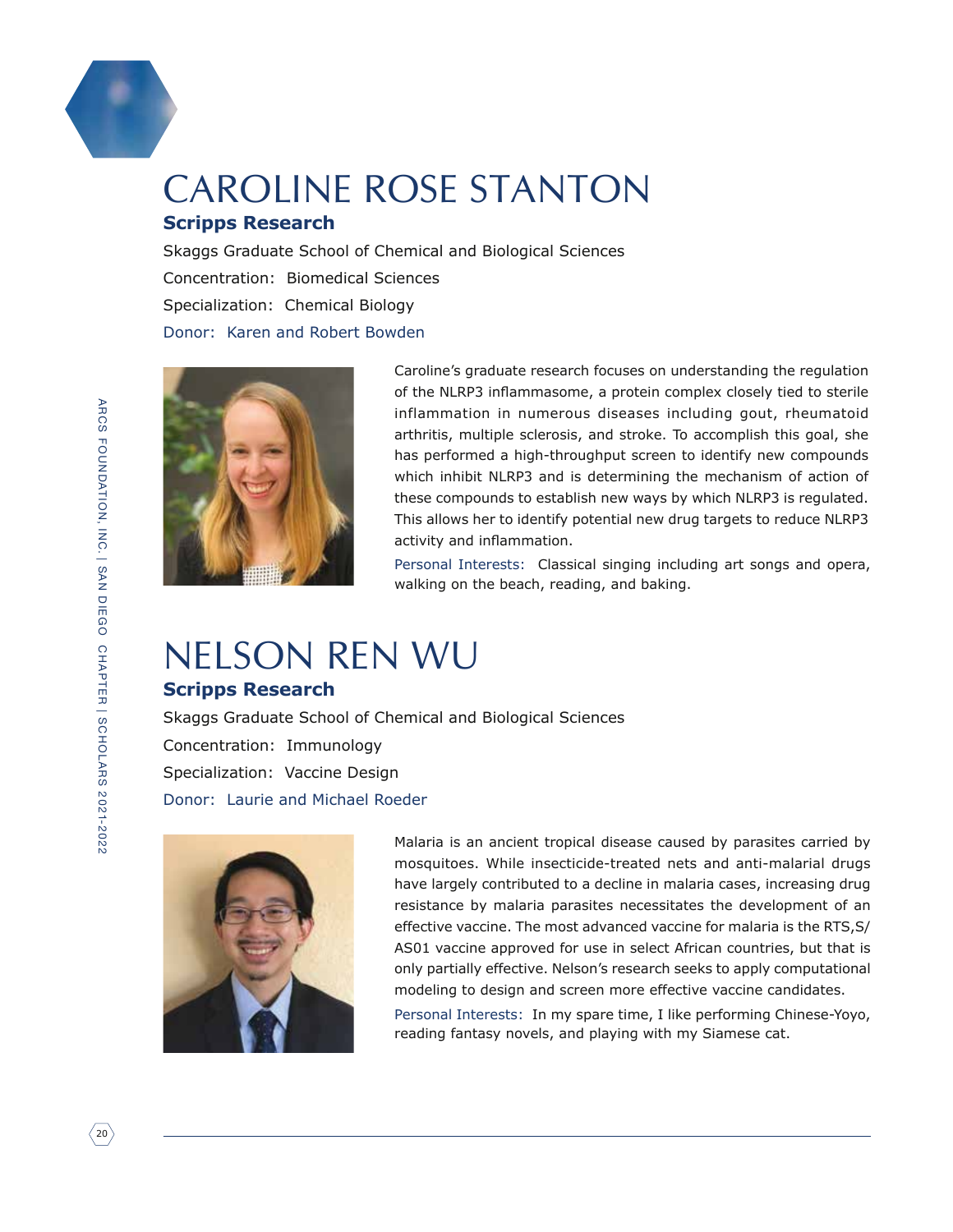

### leonARd heeKYU Yoon **Scripps Research**

Skaggs Graduate School of Chemical and Biological Sciences Concentration: Chemical Biology Specialization: Molecular Medicine Donor: Karen and Robert Bowden



In the Kelly lab, Leonard is following up on a high-throughput screen that yielded small molecule autophagy activators. After discovering transcriptional and translational targets of these small molecules using RnA-Seq and MS/MS, he aims to synthesize more potent and selective analogs that can ameliorate neurodegenerative disease phenotypes in mammalian cell models. In the Dawson lab, Leonard is attempting to synthesize a D-space Fyn SH2 superbinder for phosphotyrosinecontaining substrates. His goal is to inhibit overactivated signaling pathways found in various cancers using the superbinder, which will be less susceptible to proteolysis in cells.

Personal Interests: I am a clarinetist in the Coastal Communities Concert Band. I play tennis weekly at UCSD.

 $\big\langle 21 \big\rangle$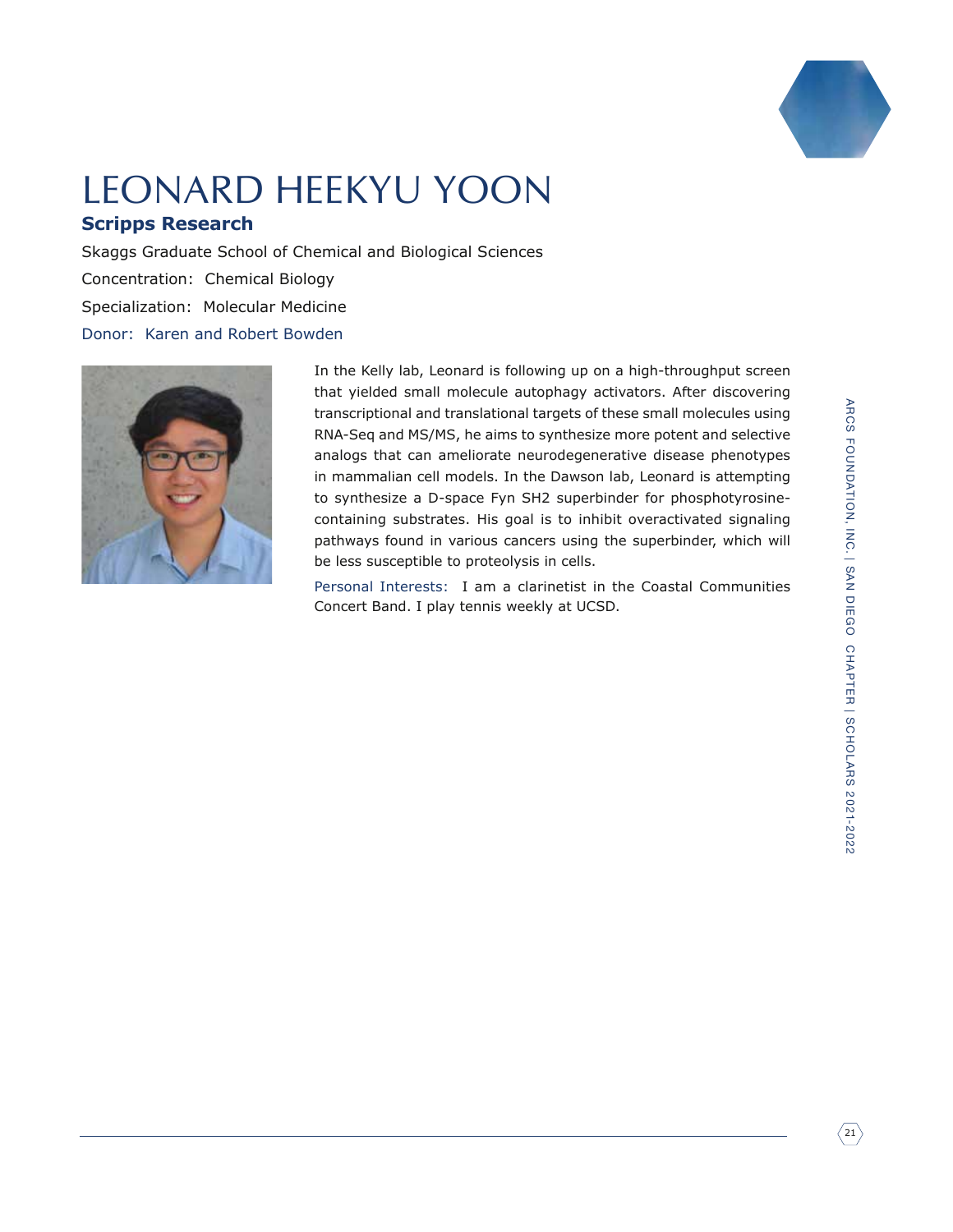

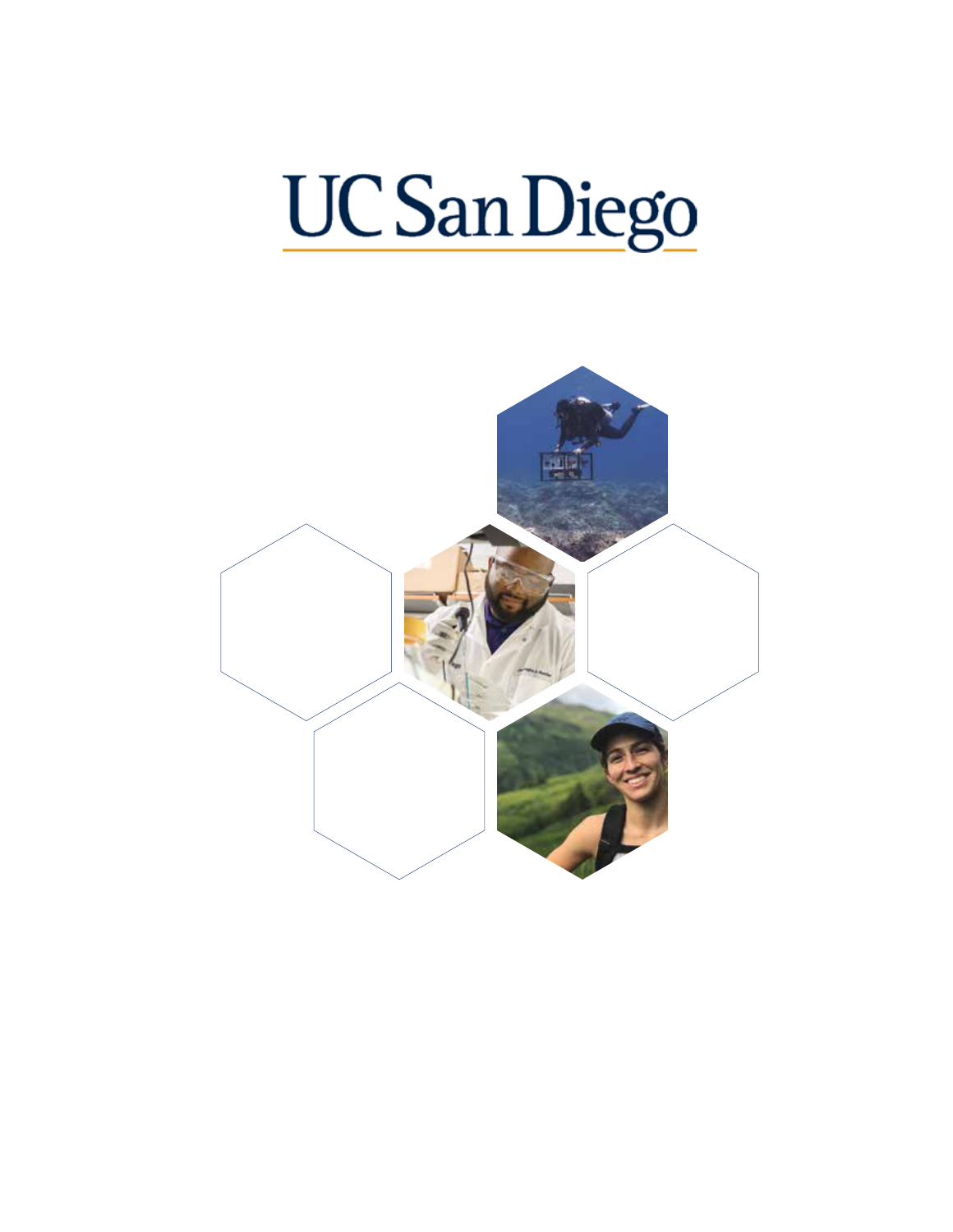#### AnelA KAnAni AKionA **University of California San Diego**

Scripps Institution of Oceanography Concentration: Marine Biology Specialization: Coral Reef Ecology Donor: ARCS Foundation - San Diego Chapter



Anela studies what determines species distribution on coral reefs, which are under threat from climate change. She uses data from scuba surveys to model how emerging interventions might make reef ecosystems in the Maldives, an island nation which relies heavily on coral-related tourism, more resilient as global temperatures rise. Her research seeks to bridge the gap between conservationists, managers, and scientists as the Maldivian government works to build their national coral conservation strategy.

Personal Interests: I enjoy scuba diving, hiking, going to the beach, cooking, buying plants, fostering dogs, and embroidering.

#### KYle JAmes Angle **University of California San Diego**

Division of Physical Sciences Concentration: Analytical and Atmospheric Chemistry Specialization: Aerosol Chemistry and Kinetics Donor: Hervey Family Fund



Kyle studies the chemistry of sea spray aerosols. These aerosols are emitted into the air every time ocean waves break and bubbles burst, but their impact on climate change and human health is poorly understood. Kyle has developed new techniques for measuring their acidity, how quickly they can produce chemicals that lead to cloud formation, and how biological building blocks like amino acids change the climate properties of these aerosols. His research shows aerosols rapidly acidify and accelerate key chemical reactions that impact our lung health and atmospheric water uptake.

Personal Interests: I enjoy cooking, hiking, composing and playing piano pieces, and writing scenarios for tabletop games.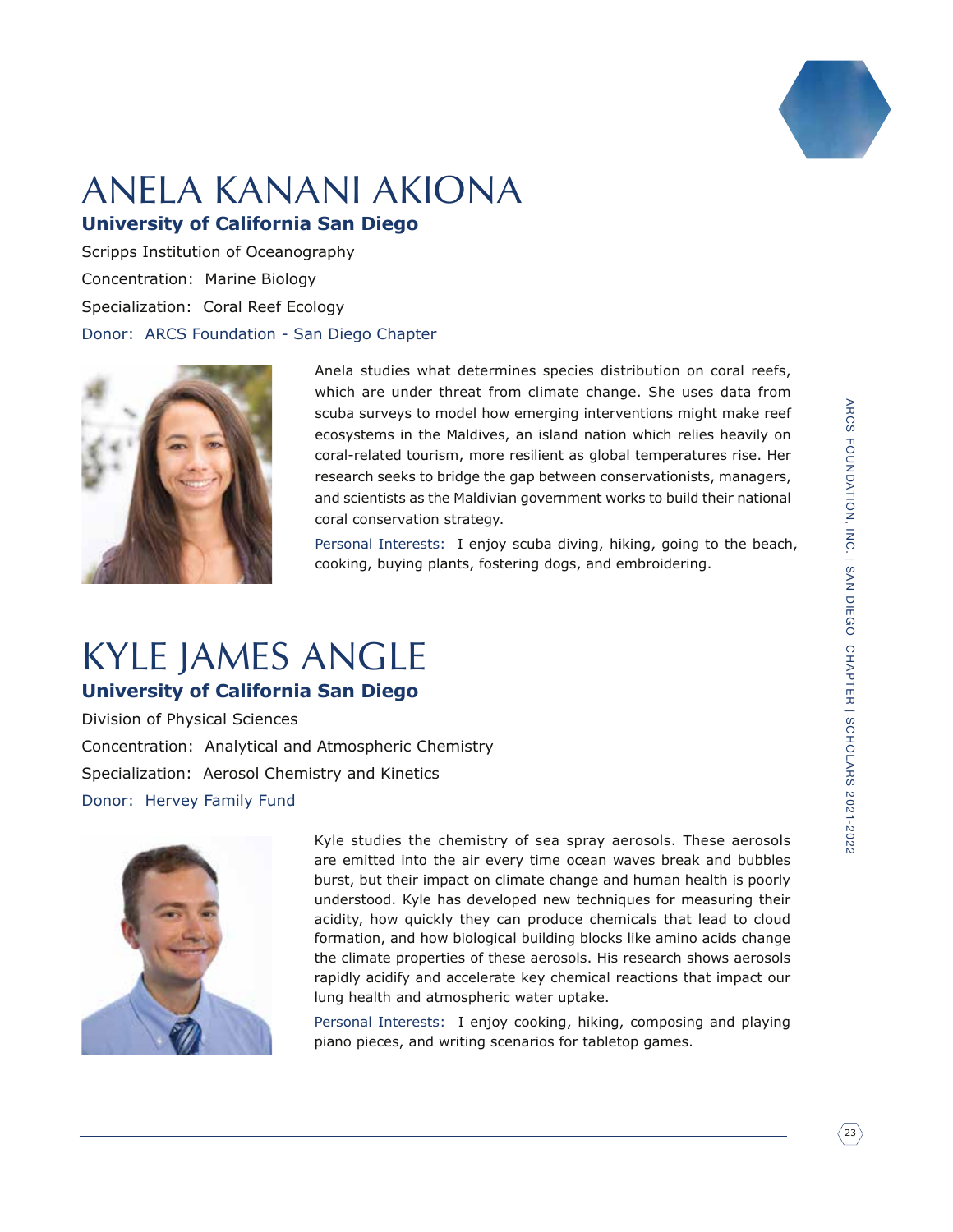

#### gABRiel Antonio AscUi-gAc **University of California San Diego**

La Jolla Institute for Immunology Concentration: Biomedical Sciences Specialization: Immunology Donor: Legler Benbough Foundation



Lung infections are major killers globally. Pneumonia alone is responsible for the deaths of 11% of children under 5 years old in the world. This make it important to understand how protective immune responses in the lung are generated. Gabriel's research focuses on Innate T cells and their importance for protection against bacterial infections. These innate T cells have rapid and donor-unrestricted responses making them important targets for vaccine development. He is using cuttingedge CRISPR screen technology to better understand the lung immune response and to describe novel mechanisms for protection and cellular interactions which aims to improve current therapeutic interventions. Personal Interests: I like hiking around the San Diego area, and I also enjoy reading, playing bass guitar and painting.

#### miRiAm KAthleen Bell **University of California San Diego**

Jacobs School of Engineering Concentration: Mechanical Engineering Specialization: Computational neuroscience, Computational Biophysics Donor: Reuben H. Fleet Foundation



Miriam uses computational and mathematical tools to investigate the biophysics behind various biological phenomena in neurons and other cell lines. Most of her current projects focus on the shape-function relationship of dendritic spines, small protrusions on neurons that are centers of synaptic communication. Dendritic spines are known to have different shapes that are characteristic of aging, disease, and learning. Therefore, studying how these various shapes relate to dendritic spine and neuronal function provides valuable insight into underlying neural principles that can help combat various neurological diseases and conditions.

Personal Interests: Outside of the lab, I enjoy playing soccer, training for triathlons but never doing any, and baking.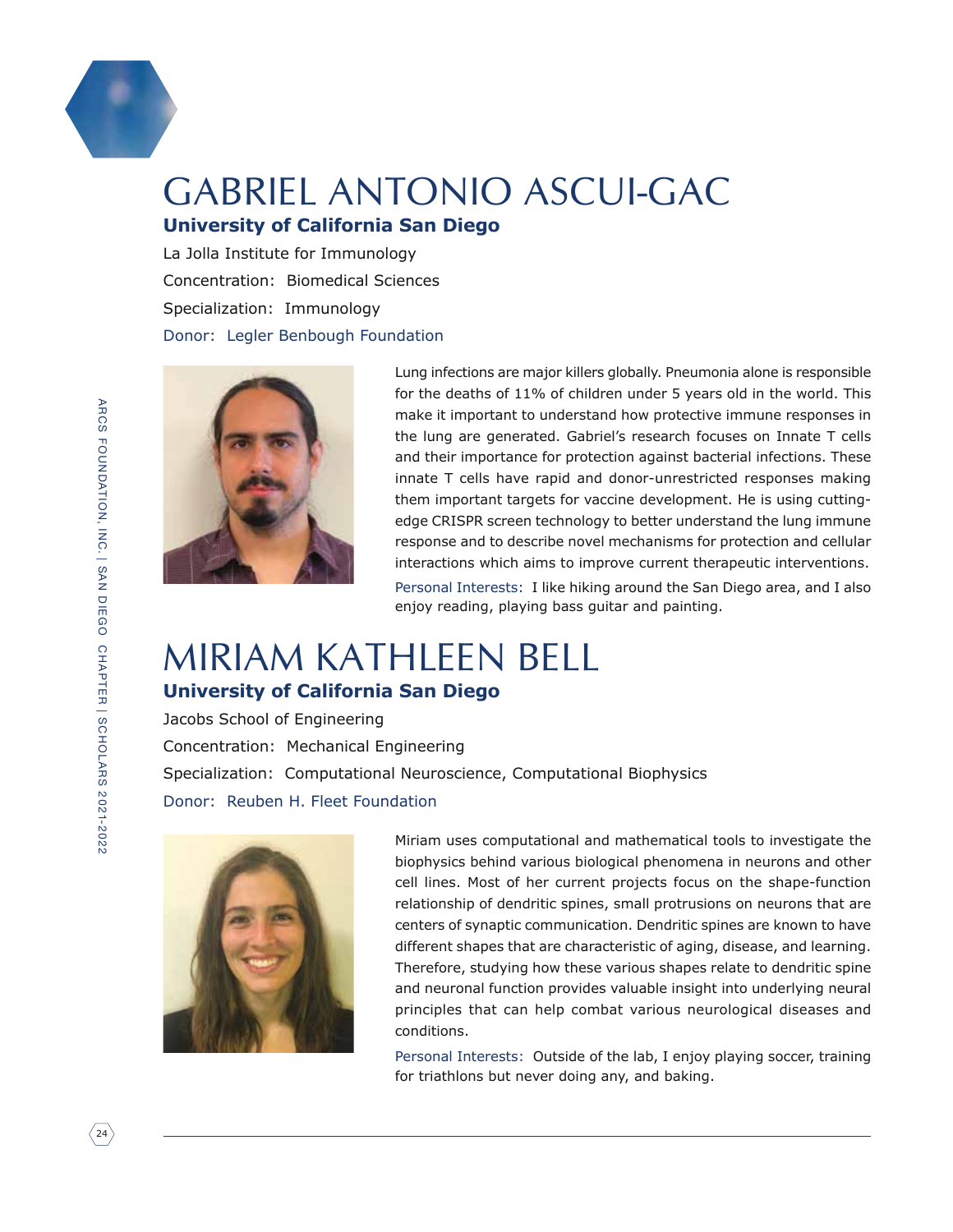

#### Alec JosePh cAlAc **University of California San Diego**

Herbert Wertheim School of Public Health and Human Longevity Science

Concentration: Medicine and Public Health

Specialization: Global Health

#### Donor: Lambert Foundation for Education



Alec, a proud descendant from the Pauma Band of Luiseño Indians, works collaboratively with the Global Health Policy and Data Institute on research projects that synthesize public health, global health, social media, and health technology. His research interests are in medical education and workforce development, Tribal public health, vaccine hesitancy and misinformation spread, and social media usage among native youth. He also works at the state and federal level to identify barriers and facilitators to greater inclusion of native Americans in medicine and the allied health professions.

Personal Interests: Homemade ice cream, indoor rock climbing, mentoring youth, exploring craft breweries, and checking out new coffee shops.

#### mineRvA contReRAs **University of California San Diego**

School of Medicine Concentration: Cellular and Molecular Biology Specialization: Neurobiology Donor: Laverne Briggs Family



The brain can modify its connections in response to experience, this is known as plasticity. During development, the brain's ability to respond to experience by making new connections, strengthening, or eliminating old ones, is high. As one gets older, this ability decreases. This explains why learning a new language is easier when one is young, for example. Minerva studies the mechanisms by which astrocytes, a type of nonneuronal cell, regulate plasticity in response to experience. She also hopes to elucidate therapeutic targets for neurodevelopmental diseases where plasticity alterations are hallmarks.

Personal Interests: Enjoying this beautiful San Diego weather with my wife and dogs, hiking, camping, going to the beach, and snorkeling.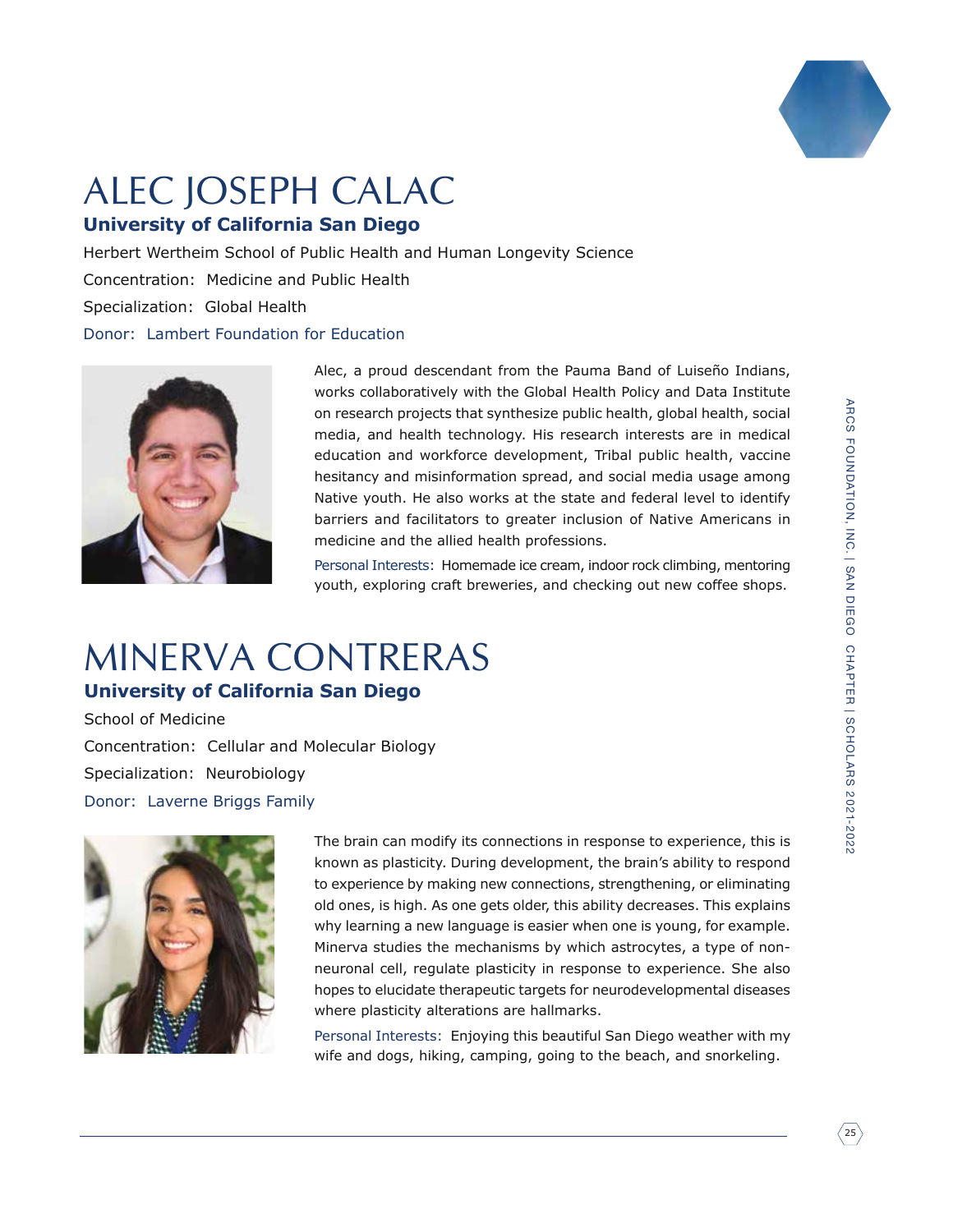

#### RUBen dAniel eliAs **University of California San Diego**

Department of Chemistry and Biochemistry Concentration: Biophysics Specialization: Structural Biology Donor: Paul and Cleo Schimmel/ARCS Foundation - San Diego Chapter



Ruben's work focuses on understanding how disordered proteins are utilized to orchestrate large scale biological events such as cell division and HIV-1 replication. Protein regions without well-defned, threedimensional structures are often heavily involved in signal transduction pathways which regulate the timing of cellular processes. Viruses such as HIV-1 take advantage of this by using their own disordered domains to hijack cellular machinery. Ruben develops and applies methods to characterize these disordered proteins, providing valuable insight into their biological signifcance and towards future drug development. Personal Interests: I am involved in science outreach and enjoy writing music.

### sonYA Renee hAUPt **University of California San Diego**

Health Sciences Concentration: Biomedical Sciences Specialization: Immunology Donor: Timkin-Sturgis Foundation/ARCS Foundation - San Diego Chapter



Sonya is researching novel technology to be used in HIV (human immunodeficiency virus) vaccines. She evaluates the immune response in model organisms to project what vaccination strategy will create broadly-neutralizing antibodies in humans. Her frst project is developing a helper T cell epitope tag that can work across all human HLA types to boost germinal center education of antibody responses. Her second project is modeling how vaccines beneft from different components administered in each dose to progressively coach cells to evolve better neutralizing antibodies. Although HIV vaccines are not effective yet, she hopes that her contribution may help her see an approved HIV vaccine in our lifetime.

Personal Interests: I enjoy mentally challenging exercise and connecting with others. I have found such with ultimate frisbee and outdoor rock climbing.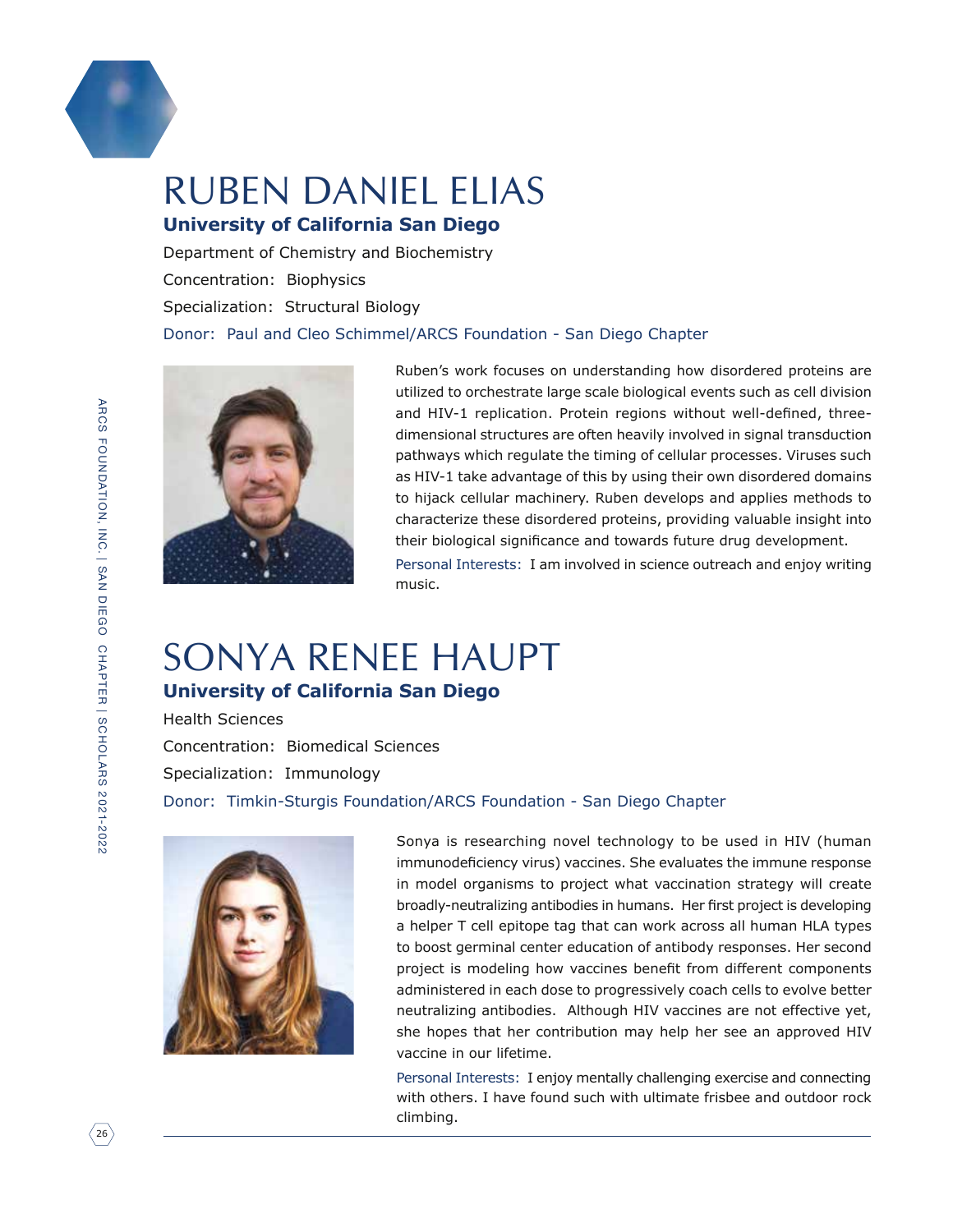

# John JAeUn holoUBeK **University of California San Diego**

Jacobs School of Engineering Concentration: NanoEngineering Specialization: Electrochemical Energy Storage Donor: Ellen Browning Scripps Foundation



John's work aims to understand the energetics and dynamics of various ionic processes at the electrolyte/electrode interphase of electrochemical devices. He currently studies these charge-transfer processes in the context of lithium batteries, which typically fail to provide meaningful power output when operated under signifcant kinetic strain. He is currently engaged in a long-term effort to develop electrolyte design principles for lithium metal batteries at ultra-low temperatures. These fndings aim to convert fundamental electrochemistry principles to applicationbased technological progress, which will have impact beyond batteries. Personal Interests: In my free time, I enjoy playing basketball, and I am currently learning to surf (with limited success).

### nAthAniel mAX Klevit hoPKins **University of California San Diego**

Jacobs School of Engineering Concentration: Computer Science/Engineering Specialization: Theoretical Computer Science Donor: Kathryn Crippen Hattox Endowment



From measurements of the largest galaxies to the smallest proteins, scientists now record more data in a day than they can possibly handle in a lifetime. This has led to a modern-day scientific revolution, where data-hungry machine learning techniques are used to attack age-old problems like protein folding. These applications, however, require data annotated by people, which is prohibitively expensive for applications like computer-assisted medical diagnosis. Max's research focuses on the theory behind how easily-accessible raw data combined with a few enriched annotations can signifcantly reduce otherwise infeasible labeling costs.

Personal Interests: In my free time I sing acapella and barbershop music, and enjoy pretty much every form of game.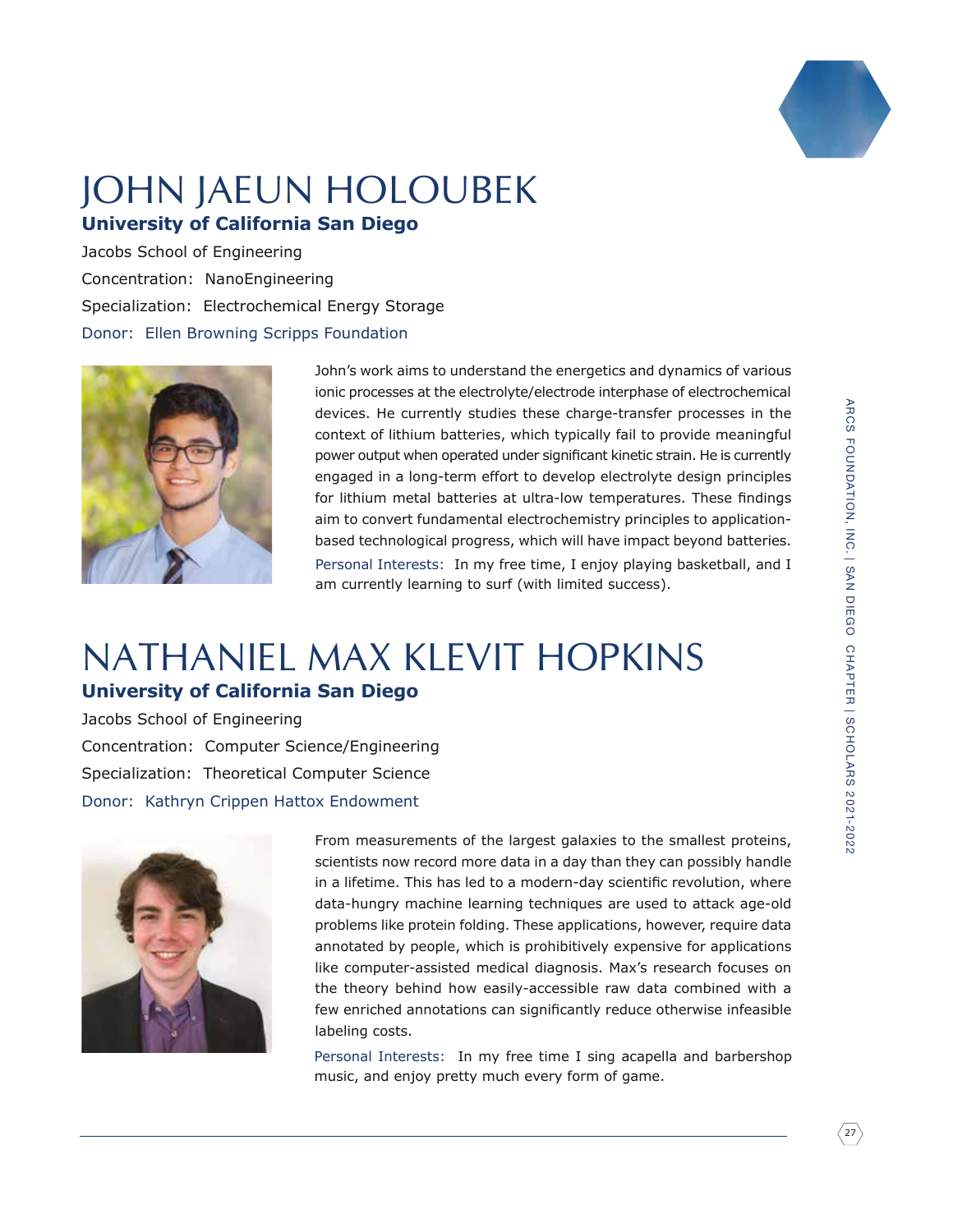

# JeRvAUghn deAnthonY hUnteR **University of California San Diego**

Jacobs School of Engineering Concentration: Bioengineering Specialization: Tissue Engineering and Regenerative Medicine Donor: Wally Schirra Memorial Endowment Fund



Jervaughn's research focuses on utilizing injectable therapeutics to treat right ventricular heart failure. After injury, the right ventricle undergoes negative remodeling which can be characterized by cardiac cell death and the healthy tissue being replaced with scar tissue, resulting in heart failure. Currently, there are no treatments on the market that address this remodeling and the only cure would be total organ transplant. By evaluating these therapeutics in pre-clinical models, Jervaughn hopes to demonstrate their efficacy in mitigating this remodeling and ultimately bring these treatments from bench to bedside.

Personal Interests: I love traveling in my spare time. I also enjoy outdoor adventures, movies/video games, and discovering new premium beverages.

#### PRAtiBhA JAgAnnAthA **University of California San Diego**

Jacobs School of Engineering Concentration: Bioinformatics Specialization: RnA Biology Donor: Virginia Lynch Grady Endowment



The central dogma of biology states that RnA converts information stored as DnA sequences, a process called transcription, into proteins, a process called translation. RnA isoforms result from the same DnA sequences being transcribed into different RnA sequences. RnA isoforms are essential for proper functioning of neurons, highly regulated cells of the nervous system, and help support its unique morphology. Using computational and experimental approaches and third generation sequencing, Pratibha studies the relationship between RnA isoforms and translation in the context of normal cellular processes and disease development in neurons.

Personal Interests: I enjoy singing, dancing, painting, and watching documentaries. I also enjoy participating in outreach and mentoring programs.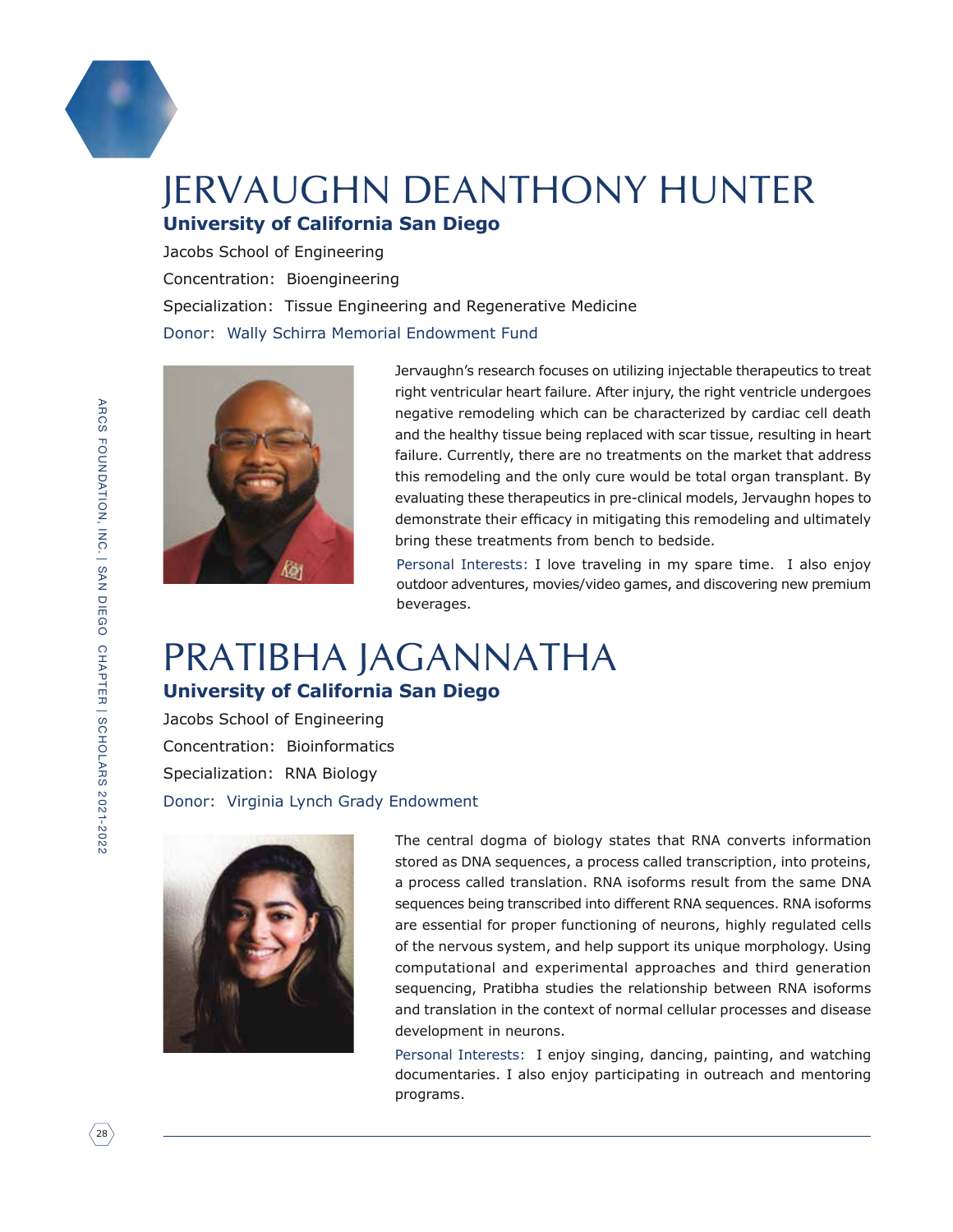

#### AndRew thomAs Kleinschmidt **University of California San Diego**

Jacobs School of Engineering Concentration: Chemical Engineering Specialization: Materials Simulation and Design Donor: Laura Mateo/Lakeside Foundation



Andrew's research focuses on modeling special types of plastics which can be used for solar cells and other electronic materials. These plastics could be used to create affordable solar cells soft enough to be worn on human skin or hard enough to be embedded into roadways. By modeling these materials, their electronic and mechanical behavior can be predicted before testing, allowing for more rapid technological advances.

Personal Interests: I volunteer with Reality Changers, an afterschool program to tutor at-risk high school students.

#### dAvid AmBRose mcBRide **University of California San Diego**

Jacobs School of Engineering Concentration: Chemical Engineering Specialization: Immune Engineering and Biomaterials Donor: ARCS Foundation - San Diego Chapter



Dave's research focuses on the development of biomaterials to improve outcomes in patients with chronic autoimmune diseases. The current medications for autoimmune diseases are designed to systemically inhibit key infammatory pathways. However, these approaches don't work in all patients, and may have adverse effects on the patient's ability to fght off infection or cancer due to a suppressed immune system. The biomaterials that Dave develops are designed to rebalance important cell subsets in the body's immune system to prevent autoimmune disease while retaining the ability to fight off infection.

Personal Interests: I spend the majority of my free time training intensively for beach volleyball, but also enjoy backpacking and painting.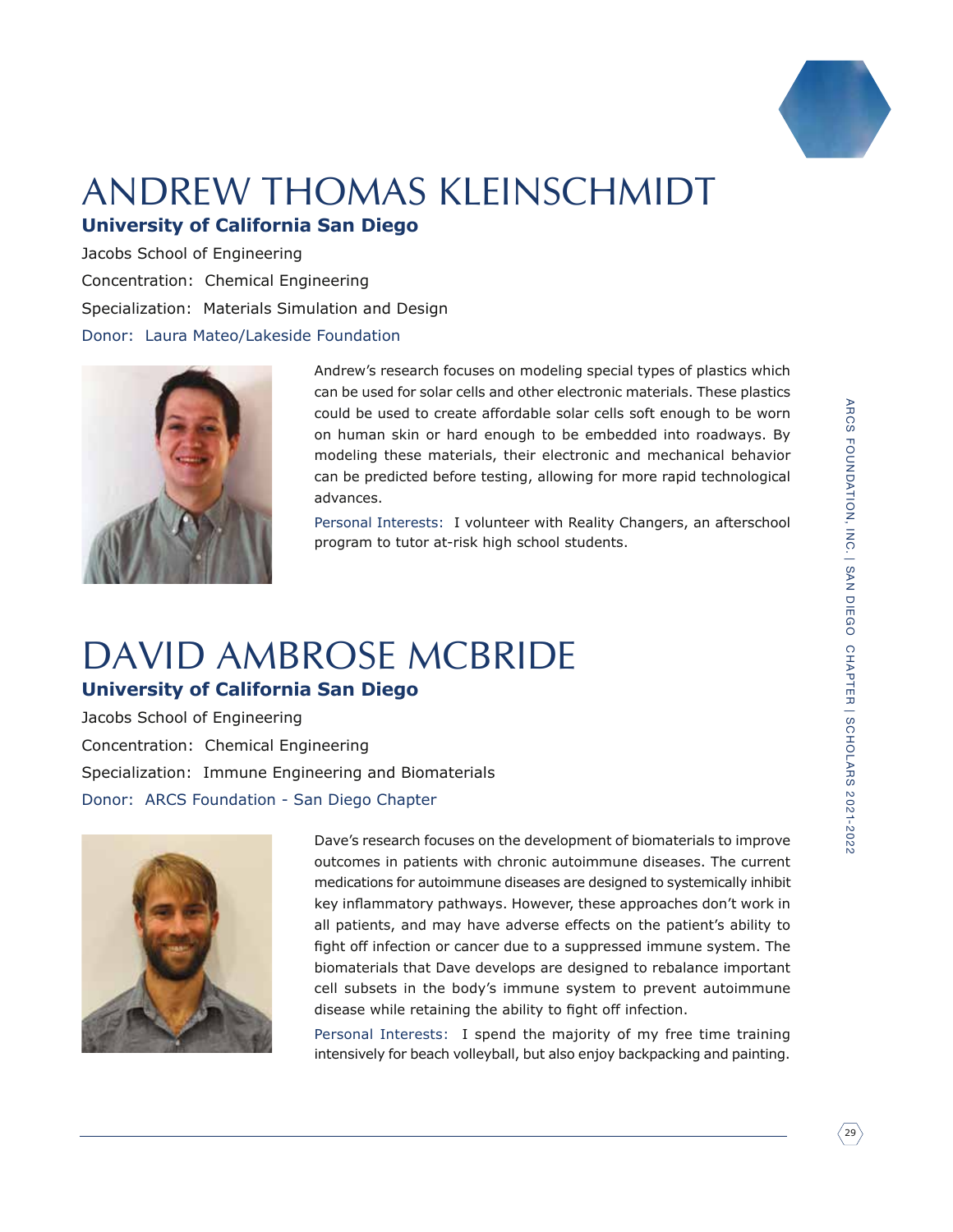

## colmAn ARthUR mooRe **University of California San Diego**

Jacobs School of Engineering Concentration: NanoEngineering Specialization: Molecular Imaging Donor: Donald C. and Elizabeth M. Dickinson Foundation



Colman studies the intersection of nanoengineering and biomedical imaging to develop new diagnostic strategies for probing disease. He is currently focused on optical and photoacoustic detection methods for proteases biomarkers. Gingipains are one target, a class of enzymes secreted by certain oral pathogens, with roles in periodontal disease and even Alzheimer's disease. This work is in parallel to ongoing clinical collaborations to validate ultrasound diagnosis of periodontal disease. In the past year, he has also been investigating the feasibility of protease-based COVID-19 diagnostics. Lastly, he recently applied a novel analytical technique for measuring the time-resolved size distributions of aggregating proteins, research with implications for various neurodegenerative disorders.

Personal Interests: Outside of the lab, I enjoy playing tennis, hiking, and collecting records.

#### chAnning JosePh PRend **University of California San Diego**

Scripps Institution of Oceanography Concentration: Physical Oceanography Specialization: Air-Sea Interaction Donor: Toby Eisenberg



Channing studies the exchange of heat and carbon dioxide between the ocean and atmosphere, which regulates the global climate system. He uses measurements from autonomous robotic floats, as well as satellite data and numerical models, to research how ocean circulation contributes to patterns of biological productivity and carbon uptake in the Southern Ocean, which surrounds Antarctica. This region plays an outsized role in the global ocean circulation and carbon cycle, and thus, studying these processes is crucial to improving climate models and future climate projections.

Personal Interests: Science communication and outreach, history and philosophy of science, violin, rowing, swimming, and hiking.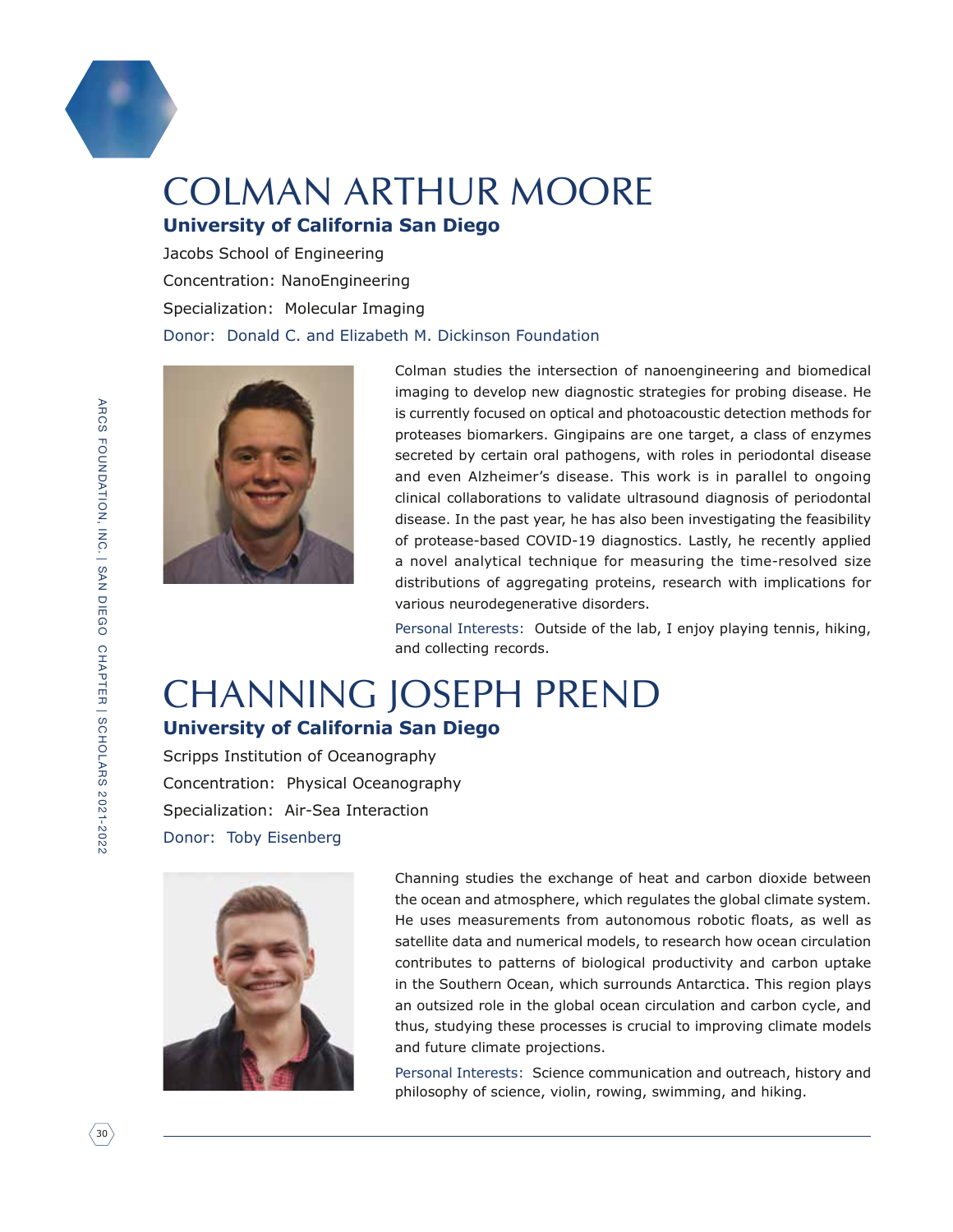

#### eleonoRA RAchtmAn **University of California San Diego**

Jacobs School of Engineering Concentration: Bioinformatics and Systems Biology Specialization: Genetics and Phylogenomics Donor: ARCS Foundation - San Diego Chapter



Eleonora works on the development of computational methods for analysis of large-scale genomic datasets. She focuses on finding efficient ways to derive evolutionary relationships between species to answer questions in areas of biodiversity and ecology. Results of her research can be used for identifcation of novel or rare species to inform conservation efforts. Eleonora's work can be utilized in tracing bacterial or viral evolution to identify patterns of disease spread and likely sources of transmission. This information is key to fnding ways to combat pathogen outbreaks and developing successful vaccines.

#### sAnKARAn RAmAnARAYAnAn **University of California San Diego**

Jacobs School of Engineering Concentration: Mechanical and Aerospace Engineering Specialization: Fluid Mechanics Donor: Beyster Family Foundation



Sankaran is interested in problems involving steady streaming – a distinguishing characteristic of non-harmonically pulsating fuid fows. He is currently applying analytical and numerical methods to investigate the physics of bidirectional squeeze-flm levitation: a phenomenon wherein a fexible plate vibrating near a parallel wall can generate repulsive and adhesive forces at different vibration frequencies. Advancing the understanding of steady streaming will allow scientists to better leverage its mechanics in applications ranging from soft-robot locomotion to targeted drug delivery.

Personal Interests: I spend time building and fying model airplanes, and I love listening to percussive music.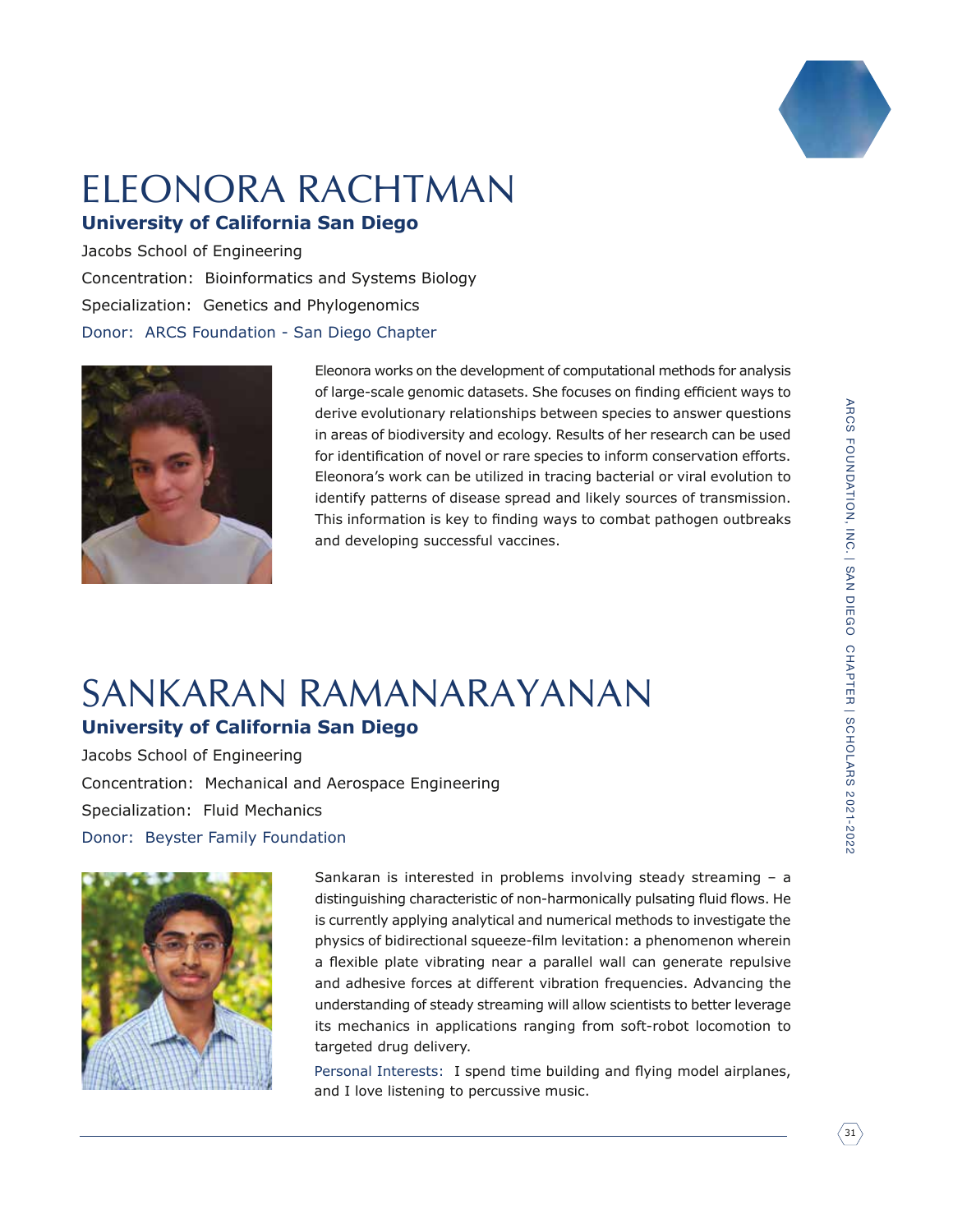

### sAmAnthA lYlAh sison **University of California San Diego**

School of Medicine

Concentration: Neuroscience Specialization: Neurobiology Donor: Dorothy Georgens/ARCS Foundation - San Diego Chapter



Sammi's research project aims to understand the molecular mechanisms underlying Huntington's disease, a progressive neurodegenerative disorder that leads to motor and cognitive problems and eventually death. With a background in stem cell biology and neuroscience, Sammi uses induced pluripotent stem cells from Huntington's disease patients to study the genetic pathways that may be contributing to neurodegeneration in the brain. By using this system, she hopes to identify therapeutic targets for the potential treatment of Huntington's disease patients.

Personal Interests: I spend time building and fying model airplanes, and I love listening to percussive music.

#### AngUs BlAcKlAw thies **University of California San Diego**

Scripps Institution of Oceanography Concentration: Marine Biology/Physiology Specialization: Photosymbiosis Donor: Carlos and Sharon Arbelaez



Angus studies the physiology of corals, the animals responsible for building coral reef ecosystems. These habitats support thousands of species, provide food for millions of humans, drive global tourism, and protect coastlines from storm damage and erosion. Alarmingly, coral populations are declining rapidly due to climate change not only threatening ecological biodiversity but endangering the food supply and livelihoods of local communities. Angus' research focuses on (1) understanding why coral populations are declining and (2) identifying coral species suitable for conservation and propagation efforts to rebuild degraded coral reef ecosystems.

Personal Interests: I love to rock climb, cook, spearfish, explore national parks, start (and maybe fnish) DIY projects, and maintain close friendships.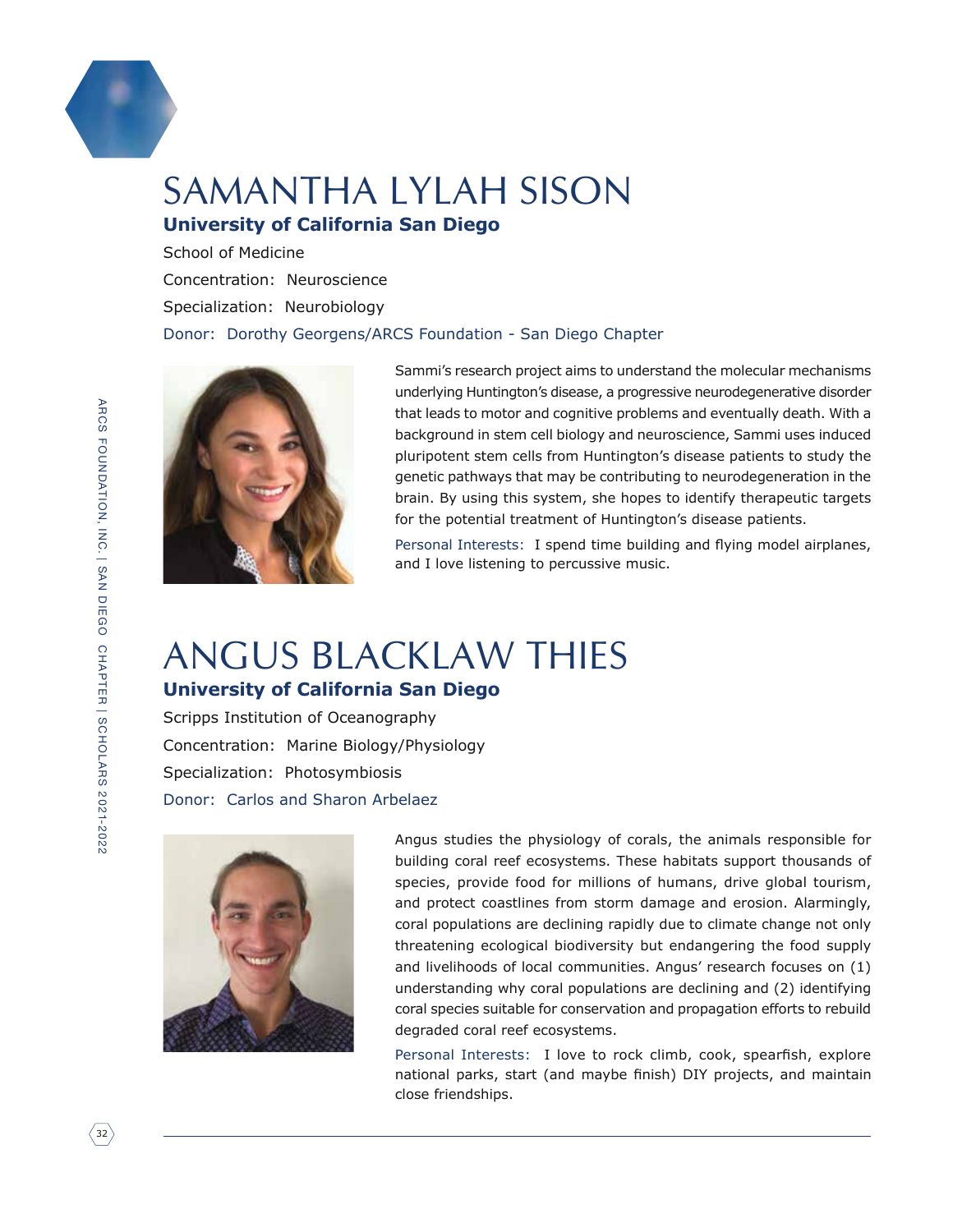

#### BRiAn KhA tRAn **University of California San Diego**

Department of Mathematics Concentration: Computational Mathematics Specialization: Geometric Integration Donor: ARCS Foundation - San Diego Chapter



Brian investigates computational techniques for applications to problems in mathematical, theoretical, and computational physics. Specifcally, he focuses on constructing structure-preserving and geometric discretizations of feld theories in physics which provide a means of computationally modeling complex physical phenomena, such as electromagnetism and fluid flow. Such structure-preserving discretizations are characterized by the fact that they preserve, at the discrete and computational level, the geometric structures inherent to the physical phenomena of interest. This allows for robust and faithful modelling with applications throughout science and engineering.

Personal Interests: I enjoy playing the guitar and the piano, I love to surf, and I am an avid gamer.

#### AlishA Anish UKAni **University of California San Diego**

Jacobs School of Engineering Concentration: Computer Science Specialization: Internet Measurement Donor: ARCS Foundation - San Diego Chapter



Alisha's research focuses on using Internet traffic data to improve the performance and reliability of critical infrastructure like large-scale data centers, which power vital web services in healthcare and education. She has created a method to identify network outages at Google using network availability data. Alisha plans to build and leverage large-scale measurement systems to make web service infrastructure more reliable and thus better serve the public.

Personal Interests: I enjoy reading fiction, interior design, and spending time with my dog. I also like to cook and play acoustic guitar.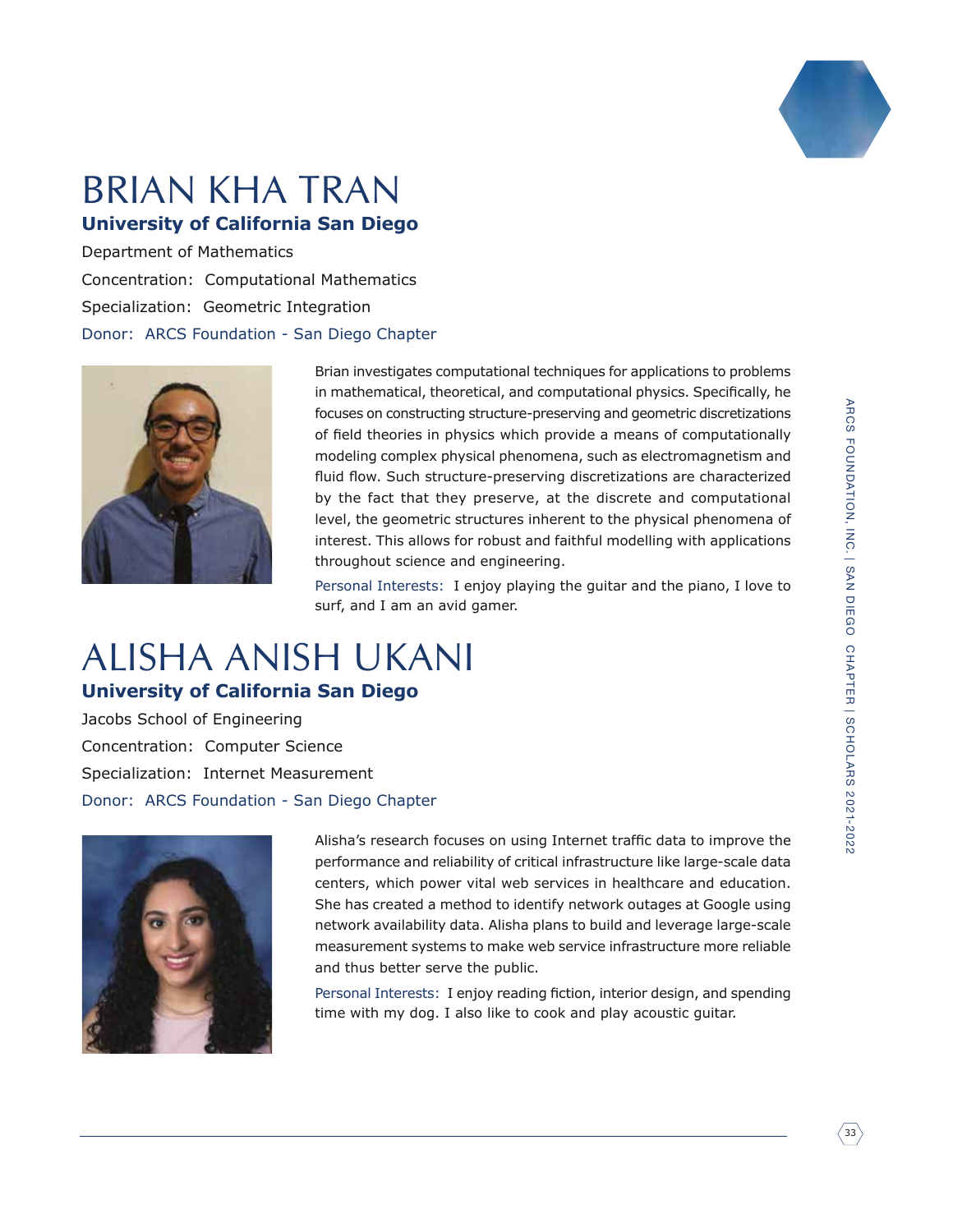

### AliciA Ann vAn enoo **University of California San Diego**

School of Medicine

Concentration: Neuroscience

Specialization: Developmental neuroscience, Stem Cell Biology Donor: ARCS Foundation - San Diego Chapter



Alicia's research is aimed at understanding the molecular mechanisms underlying abnormal neurodevelopment in autism spectrum disorders (ASD). She uses patient-derived and CRISPR engineered stem cells to create 3-D cortical organoids, nicknamed "mini brains". By studying how these mini brains develop in a dish, Alicia hopes to gain a better understanding of what goes wrong during fetal brain development in ASD patients. These studies will provide the much-needed groundwork necessary to identify novel therapeutic targets for the potential treatment of ASD.

Personal Interests: In my free time, I enjoy going to the beach, exploring new restaurants, and snowboarding.

#### AnthonY QUoc vU **University of California San Diego**

School of Medicine Concentration: Biomedical Sciences Specialization: Genetics and Genomics Donor: Hervey Family Fund



Anthony's research focuses on understanding how stress granules may contribute to neurodegenerative diseases. Stress granules are transient clumps of protein and RnA that form inside the cell when exposed to environmental stresses. These assemblies protect molecules from damage and help the cell survive. Importantly, abnormal formation and clearance of stress granules may impact cell survival and are implicated in the pathogenesis of neurodegeneration. Through experimental methods, his goals are to identify components that contribute to stress granule biology and to determine how misregulation of key genes may contribute to disease.

Personal Interests: I enjoy playing tennis, drawing, cycling, rock climbing, working on cars, competing in automotive racing events, and snowboarding.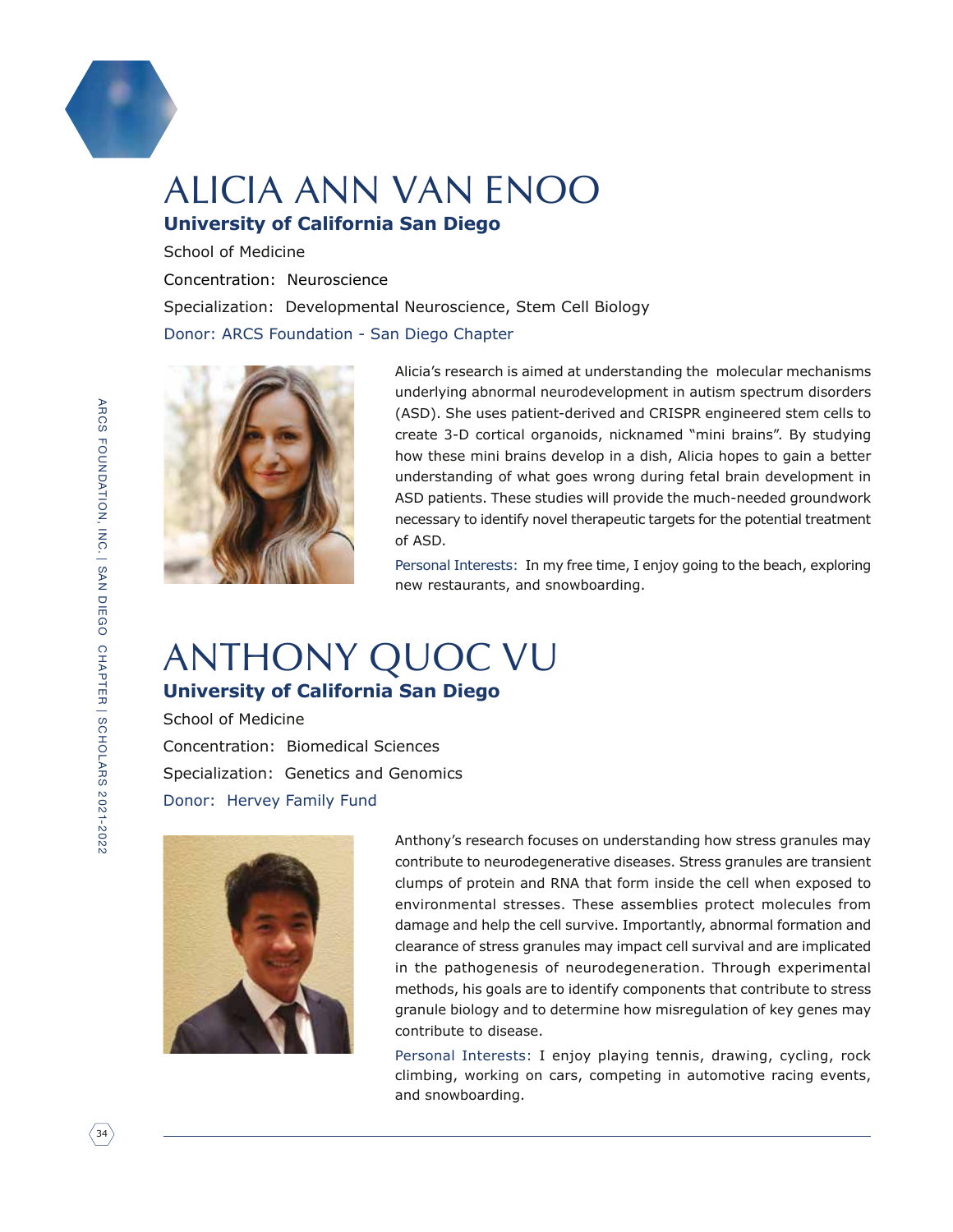

#### AleXAndeR JeFFReY whiteheAd **University of California San Diego**

Jacobs School of Engineering

Concentration: Bioengineering

Specialization: Regenerative Medicine and Tissue Engineering

Donor: Reuben H. Fleet Foundation



Alex studies how the immune system regulates how the heart heals after a heart attack. He also studies how certain animals can regenerate their hearts, and whether we can use similar processes to heal human hearts. He uses large datasets to decipher how protein composition of the heart changes with age and in instances of disease. By combing data-driven approaches and molecular biology techniques, he hopes to identify drug targets to improve outcomes for heart attack patients.

Personal Interests: In my free time, I like to create music, cook, and snowboard in the winter.

#### JiARong zhoU **University of California San Diego**

Jacobs School of Engineering Concentration: NanoEngineering Specialization: Vaccine Development Donor: Donald C. and Elizabeth M. Dickinson Foundation



Jiarong's research focuses on leveraging tiny particles for the development of vaccines against both infectious diseases and cancer. Vaccines are the safest and most effective means of fighting against infections. By introducing the foreign substances into the immune system in a safe manner, our immune cells can be taught to fight against the pathogens and cancerous cells. Jiarong is currently utilizing cell membrane-coated nanoparticles to create personalized vaccine formulations for individual patients.

Personal Interests: Mentoring and teaching other people, programming, immersing in Japanese culture, cooking delicious food, and learning about innovative technologies.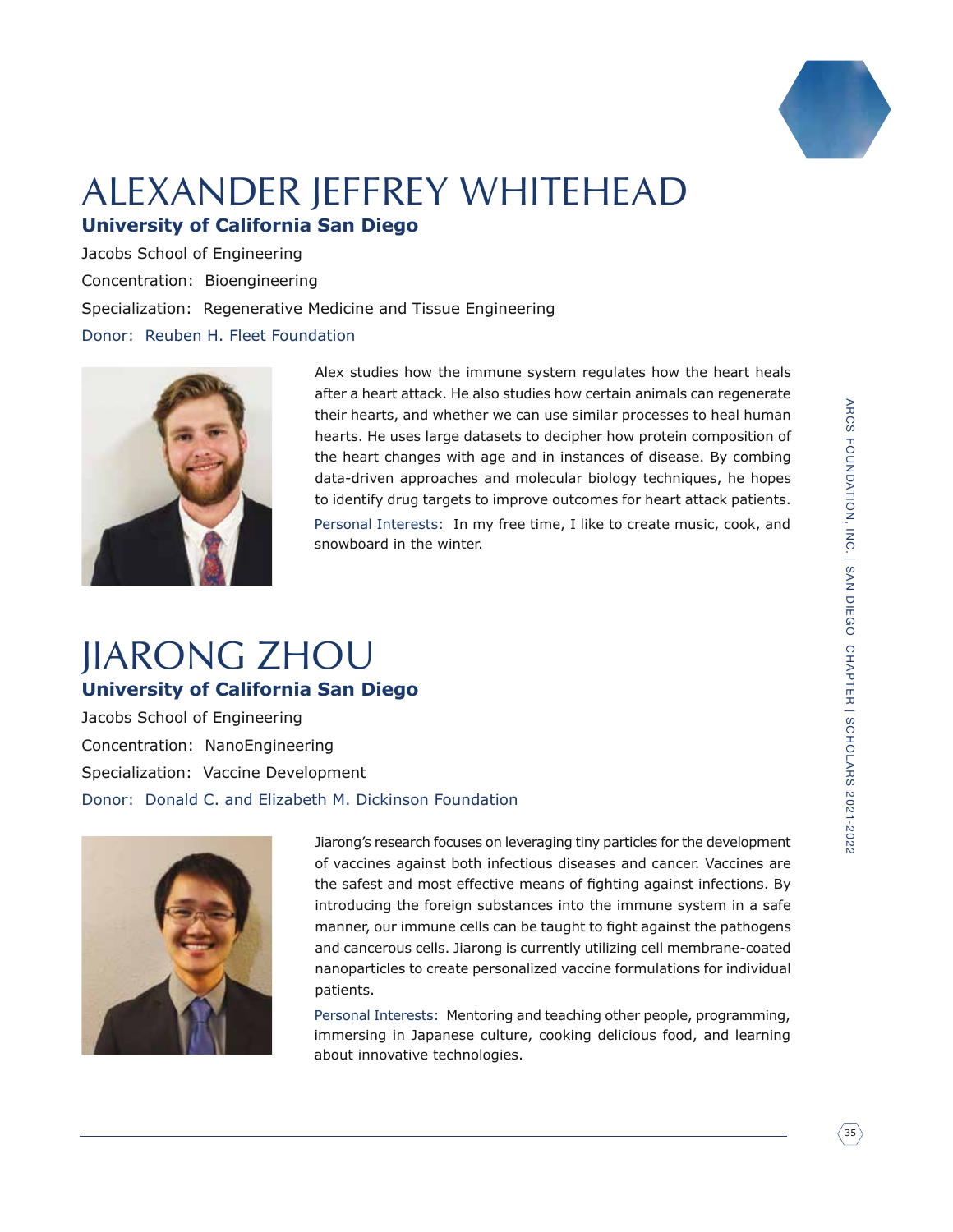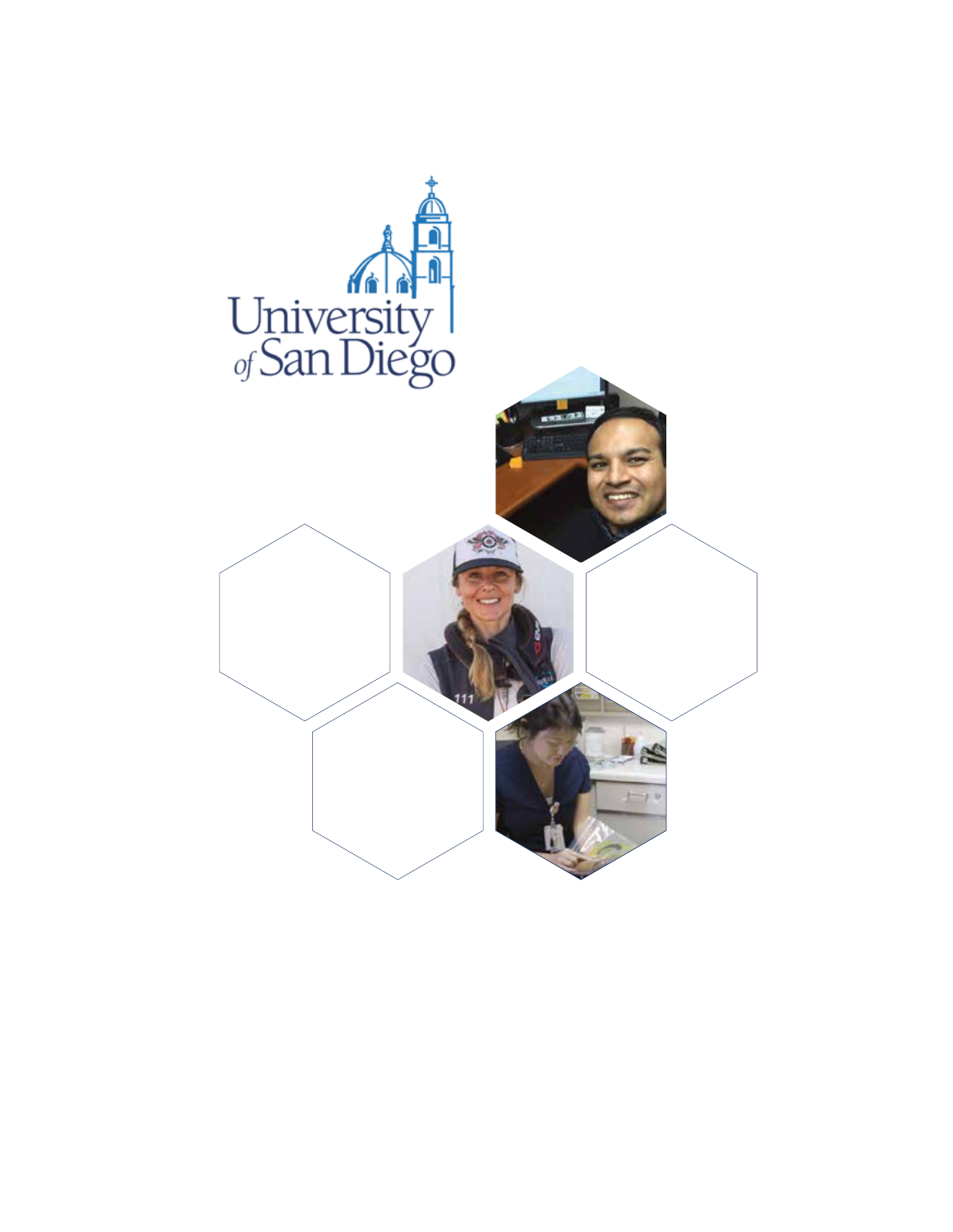

#### PedRo Alonso colio **University of San Diego**

Hahn School of nursing and Health Science Concentration: Nursing Specialization: Cardiology & Emergency Medicine Donor: Beyster Family Foundation



Pedro's research project is geared towards identifying the incidence and prevalence of cardiac complications among COVID-19 patients in one of the most underserved counties in Southern California. Pedro hopes to identify any particular trends or determinants of health associated with this condition. If any trends are found, they could potentially be used for early screening and management among certain individuals. Personal Interests: I love mountain biking, skateboarding, swimming, chess, traveling, grilling in the backyard, and playing baseball with my children.

#### Ann ozAze lAwAni **University of San Diego**

Hahn School of nursing and Health Science Concentration: Nursing Specialization: Cardiopulmonary nursing and Palliative Care Donor: Beyster Family Foundation



My research stresses the critical need to include Palliative Care in the nursing curriculum to prepare nurses as better patient advocates at the bedside. Given the increase in our patient population with chronic illnesses, Palliative Care education is paramount for patients, families, physicians and the interdisciplinary team of healthcare workers. Patients with advanced cancer and comorbid chronic illnesses need information about the true nature of the disease and prognosis. This will ensure that the right decisions are being made, as it pertains to quality of life, cultural values and beliefs.

Personal Interests: I enjoy cooking, grilling and putting outfits together in my closet.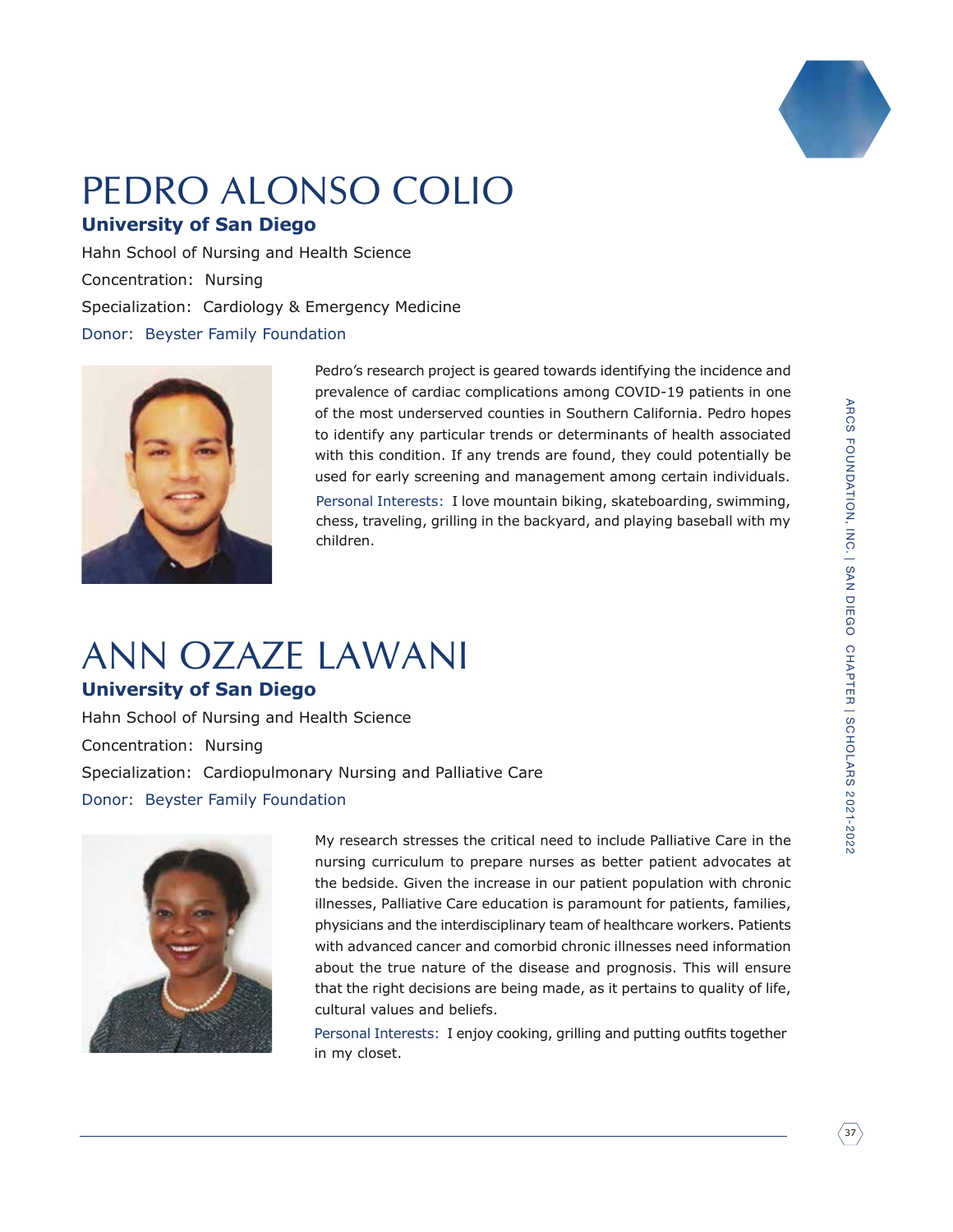

#### PATRICIA JINHAE MAGDALUYO **University of San Diego**

Hahn School of nursing and Health Science Concentration: Nursing Specialization: Oncology Patient Experience Donor: Beyster Family Foundation



Patty's research interest is to understand the lived experience of oncology patients. She is interested in barriers to care and underserved populations. Results of this research will give nurses frsthand knowledge about oncology patients' daily living and functioning. Patty hopes that through this, we will all be better equipped to communicate with the patient about their quality of life. This will give us the foundation to develop interventions that will improve patient outcomes across the care continuum.

### nicole RenAe mARcY **University of San Diego**

Hahn School of nursing and Health Science Concentration: Nursing Specialization: Machine Learning Donor: Reuben H. Fleet Foundation



In 2019, 51.5 million U.S. adults were living with a mental illness. It is estimated 8 million deaths per year globally are attributed to a mental health condition. It is known that over half of mental health cases go untreated. Research shows that mental health issues are on the rise. There are estimates that mental health issues cost several billions of dollars annually globally. AI in mental health could expand access, reduce costs and save lives. Despite the achievements of AI, there is room for improvement. Nicole will investigate the effectiveness of AI in mobile applications used in mental health diagnosis and treatment. Personal Interests: Off road rally navigation, overlanding, yoga, meditation, pilates, camping, hiking, reading, art, music, and travel.